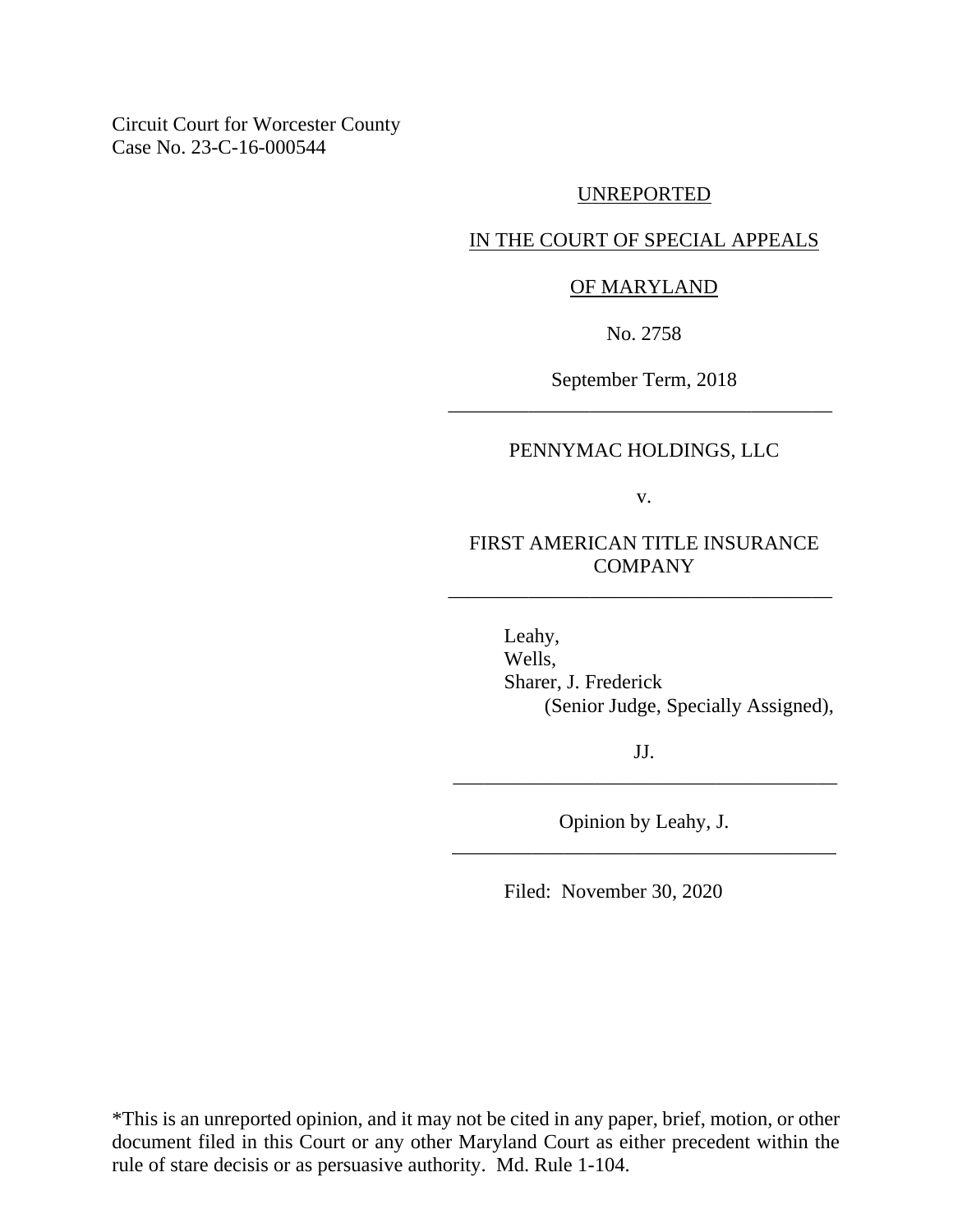— Unreported Opinion — \_\_\_\_\_\_\_\_\_\_\_\_\_\_\_\_\_\_\_\_\_\_\_\_\_\_\_\_\_\_\_\_\_\_\_\_\_\_\_\_\_\_\_\_\_\_\_\_\_\_\_\_\_\_\_\_\_\_\_\_\_\_\_\_\_\_\_\_\_\_\_\_

Appellant, PennyMac Holdings, LLC ("PennyMac") appeals from an order entered in the Circuit Court for Worcester County on October 4, 2018 granting summary judgment in favor of appellee, First American Title Insurance Company ("First American"). The circuit court found, first, that PennyMac's causes of action based upon First American's denial of claims under a title policy issued to PennyMac's predecessor in interest were filed more than three years after denial of the claims. Second, the court determined that the title policy was not a contract under seal; therefore, it did not qualify as a specialty subject to the twelve-year limitation period set forth in Maryland Code (1973, 2013 Repl. Vol., 2019 Supp.), Courts and Judicial Proceedings Article ("CJP"),  $\S$  5-102(a).<sup>1</sup> Accordingly, the circuit court entered summary judgment because PennyMac's claims under the title policy were barred by the applicable three-year statute of limitations. The record does not demonstrate, however, that the court addressed Penny Mac's claims that First American breached its obligations under a closing protection letter, issued by First American on November 4, 2006 (the "Closing Protection Letter"), to reimburse PennyMac's predecessor in interest and assigns "for actual loss" incurred in connection with the closing.<sup>2</sup> PennyMac timely noted its appeal and presents two questions for our review:

<sup>&</sup>lt;sup>1</sup> The current version of CJP  $\S$  5-102 took effect on July 1, 2014. The statute was amended by the General Assembly in 2014 to except certain agreements, which are not relevant to this appeal, from the twelve-year limitations period. 2014 Md. Laws, ch. 592 (H.B. 274).

<sup>&</sup>lt;sup>2</sup> Counsel for First American confirmed at oral argument before this Court that the circuit court did not address PennyMac's claims under the Closing Protection Letter in his oral ruling.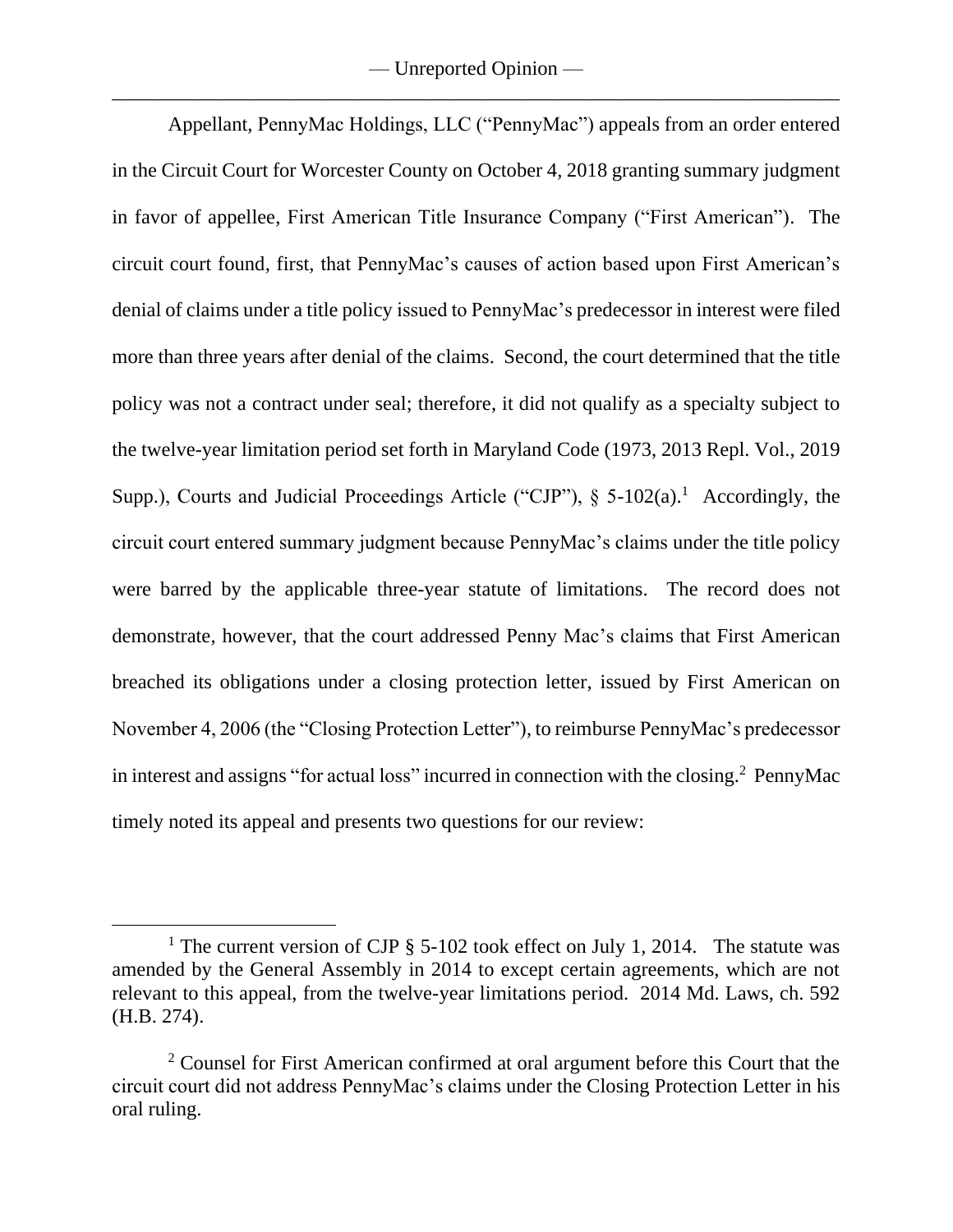- "1. Did the lower court err in entering summary judgment against PennyMac finding that PennyMac's [] breach of Contract Claims for indemnity are time-barred subject to a three-year statute of limitations?"
- "2. Did the lower court err in finding that the title policy was not a contract under seal, subject to a twelve-year statute of limitations?"

For the reasons that follow, we hold that the circuit court correctly determined, as a matter of law, that the title policy was a simple contract and not a contract under seal. After resolving this threshold issue, and respecting our holding in *Stewart Title v. West*, 110 Md. App. 114 (1996), we affirm the grant of summary judgment in favor of First American on the claims brought under the title policy because they accrued more than three years before the underlying action was filed. The circuit court erred, however, in failing to address PennyMac's breach of contract claims under the Closing Protection Letter. Accordingly, we affirm, in part, but reverse the circuit court's grant of summary judgment disposing of the entire case. We remand for further proceedings, consistent with this opinion, for the circuit court to consider whether, and if so, when, PennyMac suffered an actual loss under the Closing Protection Letter.

### **BACKGROUND**

#### *The Refinance Transaction*

PennyMac is in the business of purchasing distressed consumer loans. On or about October 26, 2012, PennyMac purchased a portfolio of approximately 1,900 loans from CitiMortgage. The portfolio included a loan for a condominium at 6801 Atlantic Avenue, #1N, Ocean City Maryland 21042 (the "Property") purchased by Jeffrey Burgee in May 2005.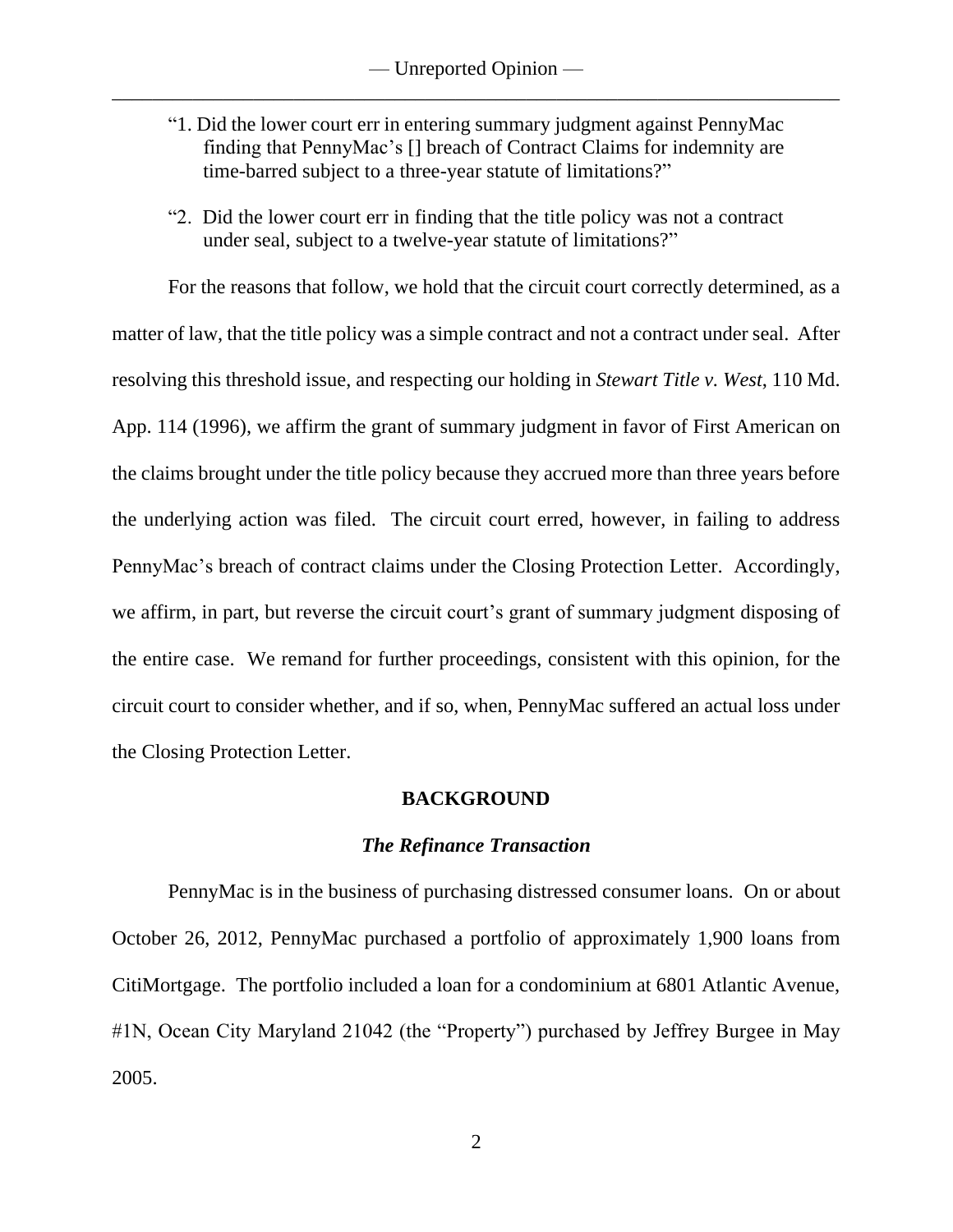On November 7, 2006, Mr. Burgee refinanced the existing loans on the Property with a new loan ("Loan") from New Century Mortgage Corporation ("New Century"), pursuant to a promissory note ("Note") in the original principal amount of \$480,000. Mr. Burgee intended that the Loan would be secured by a deed of trust on the Property in favor of New Century ("Deed of Trust"). However, the Deed of Trust was not recorded. PennyMac currently holds the Note.

In connection with the closing for the Loan, First American issued the Closing Protection Letter on November 4, 2006.The Closing Protection Letter provides that First American will reimburse New Century "for actual loss incurred by [New Century] in connection with such closing when conducted by the Issuing Agent, Approved Attorney, or Approved Closing Services Vendor and when such loss arises out of:"

- 1. Failure of the Issuing Agent, Approved Attorney, or Approved Closing Services Vendor to comply with your written closing instructions to the extent that they relate to: (a) the status of the title to said interest in land or the validity, enforceability and priority of the lien of said mortgage on said interest in land, including the obtaining of documents and the disbursement of funds necessary to establish such status of title or lien; or (b) the obtaining of any other document, specifically required by you, but not to the extent that said instructions require a determination of the validity, enforceability or effectiveness of such other document; or (c) the collection and payment of funds due you; or
- 2. **. . .**

Although TransContinental Title Company ("TransContinental") is listed as the Approved Closing Services Vendor in the Closing Protection Letter, the closing was handled by Lawyers Title Company. As alleged in the underlying complaint, "Lawyers Title failed to ensure that the Deed of Trust was recorded, and the Deed of Trust remains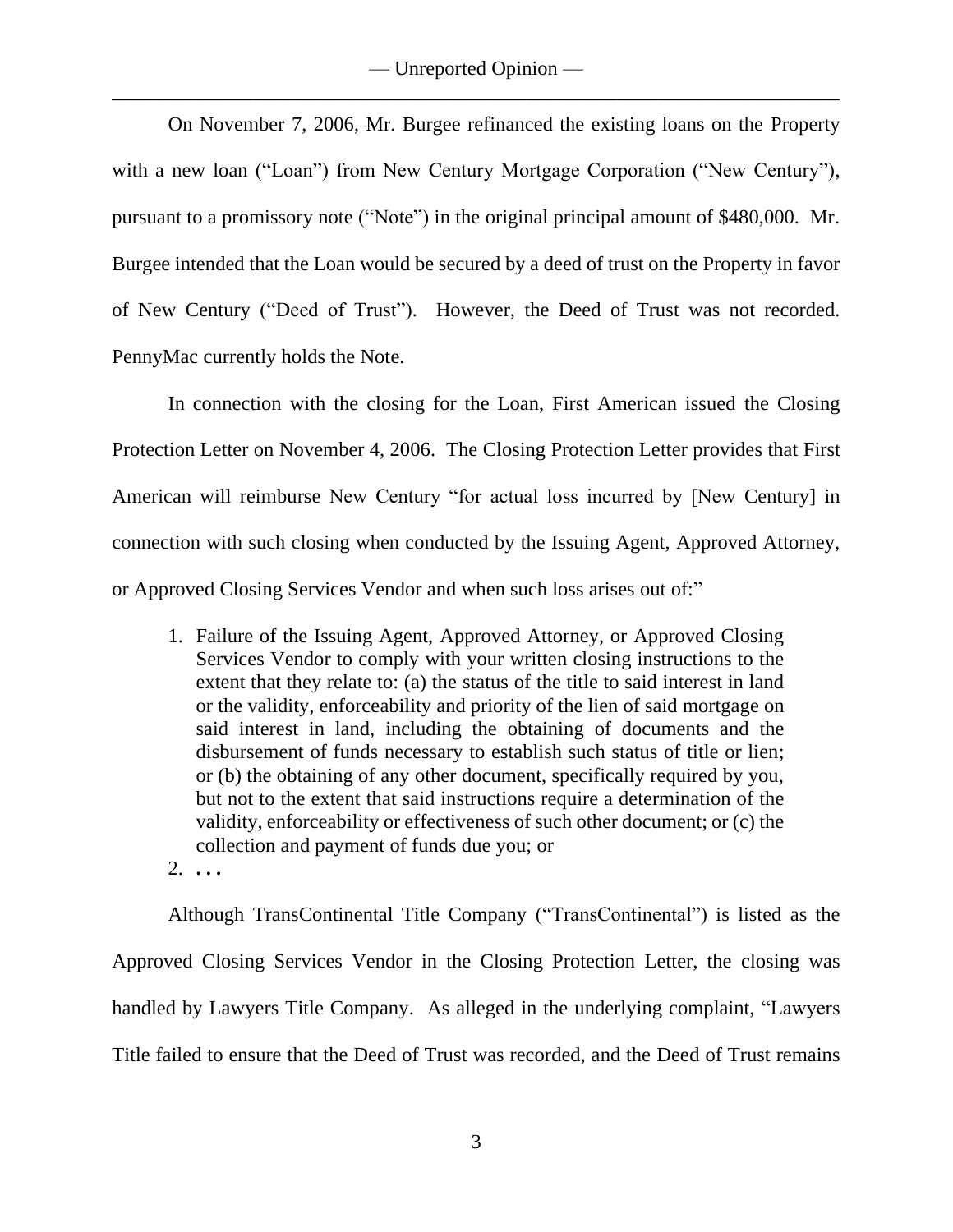unrecorded<sup>[1]</sup>" According to the record, the original deed of trust was, and remains, missing; consequently, PennyMac could not rectify Lawyers Title's error.

First American also issued a title policy<sup>3</sup> ("Title Policy") in 2006 for the benefit of

New Century, and "its successors and/or assigns, as their interest may appear." The Title

Policy is a Short Form Residential Loan Policy from the American Land Title Association

("ALTA") and expressly "INSURES THE INSURED IN ACCORDANCE WITH AND

SUBJECT TO THE TERMS, EXCLUSIONS AND CONDITIONS SET FORTH IN THE

AMERICAN LAND TITLE ASSOCIATION LOAN POLICY (6-17-06), ALL OF

WHICH ARE INCORPORATED HEREIN."Policy (6-17-06) states:

SUBJECT TO THE EXCLUSIONS FROM COVERAGE, THE EXCEPTIONS FROM COVERAGE CONTAINED IN SCHEDULE B, AND THE CONDITIONS, BLANK TITLE INSURANCE COMPANY, a Blank corporation (the "Company") insures as of Date of Policy and, to the extent stated in Covered Risks 11, 13, and 14, after Date of Policy, **against loss or damage, not exceeding the Amount of Insurance, sustained or incurred by the Insured by reason of**:

\* \* \*

2. Any defect in or lien or encumbrance on the Title. This Covered Risk includes but is not limited to insurance against loss from (a) a defect in the Title caused by

\* \* \*

(vi) **a document not properly filed, recorded, or indexed in the Public Records** including failure to perform those acts by electronic means authorized by law; or

<sup>\* \* \*</sup>

<sup>&</sup>lt;sup>3</sup> While not relevant for this appeal, First American disputes that the title policy was issued in 2006 when the loan was originated. First American claims, instead, that the title policy was not issued until 2012.When asked, at oral argument before this Court, why the date of the title policy's issuance was not reflected in copies contained in the record of the "Short Form Residential Loan Policy" with a "Date of Policy: November 8, 2006," counsel for First American responded that First American's evidence supporting when the title policy was issued was not a part of the record.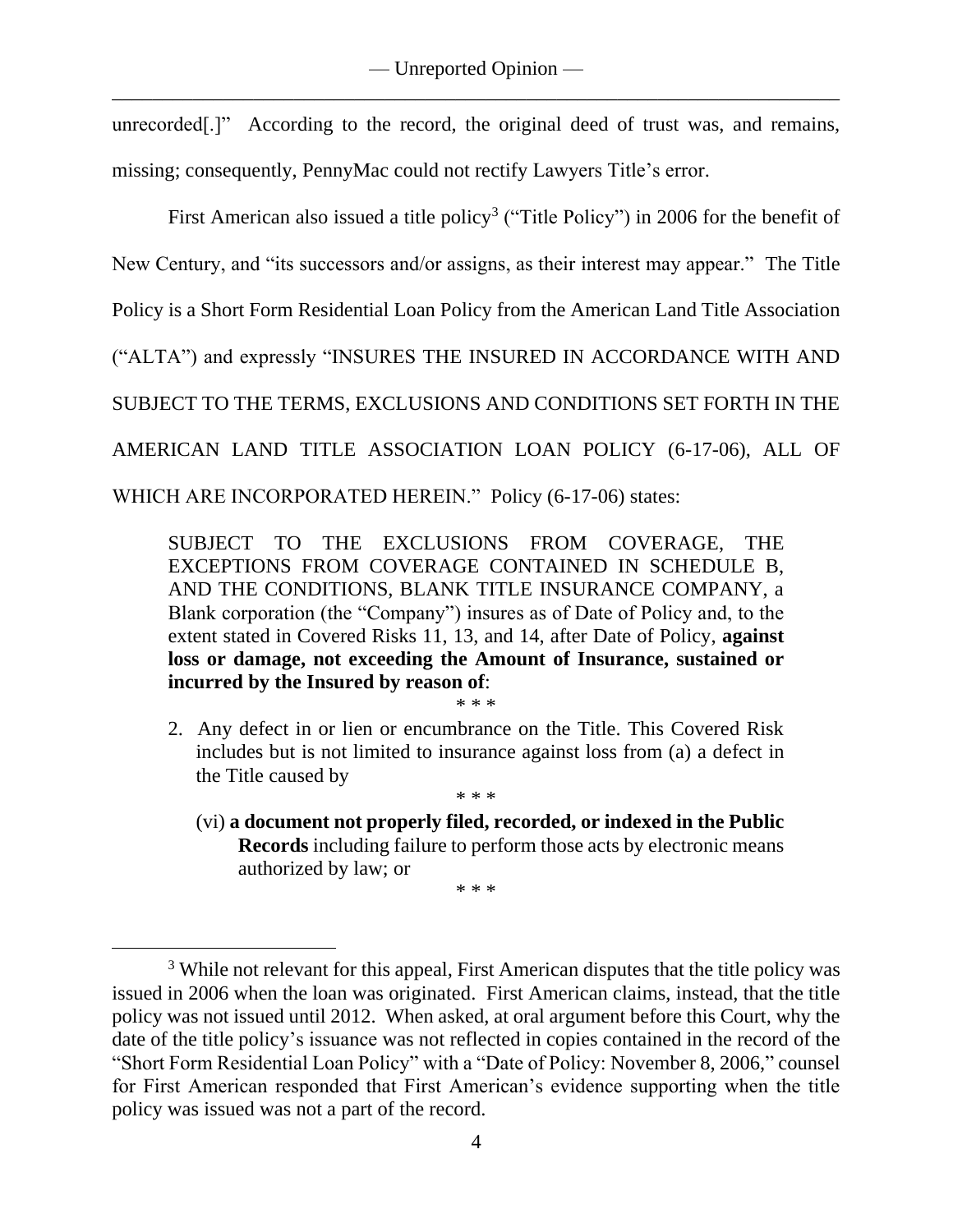9. The invalidity or unenforceability of the lien of the Insured Mortgage upon the Title. **This Covered Risk includes but is not limited to insurance against loss from any of the following impairing the lien of the Insured Mortgage**

\* \* \*

(c) the Insured Mortgage not being properly created, executed, witnessed, sealed, acknowledged, notarized, or delivered;

\* \* \*

(f) **a document not properly filed, recorded, or indexed in the Public Records** including failure to perform those acts by electronic means authorized by law; or

\* \* \*

10. The lack of priority of the lien of the Insured Mortgage upon the Title over any other lien or encumbrance. \* \* \*

The Company will also pay the costs, attorneys' fees, and expenses incurred in defense of any matter insured against by this Policy, but only to the extent provided in the Conditions.

(Emphasis added). The Title Policy bears the corporate stamp/seal, which states: "FIRST

AMERICAN TITLE INSURANCE COMPANY \* CALIFORNIA \* INCORPORATED

SEPTEMBER 24, 1968." The stamp/seal is opposite the signatures of the president of First

American and is attested by its secretary.

# *Transfers of the Property*

On March 15, 2007, Mr. Burgee transferred an undivided one-half interest in the

Property to his sister and her husband, Laura and Thomas Loiero, for \$150,000.Mr.

Burgee subsequently transferred his remaining one-half interest to the Loieros on October

21, 2011, for no consideration. The Loieros then transferred their entire interest in the

Property to their wholly-owned company, Premiere Maison, LLC.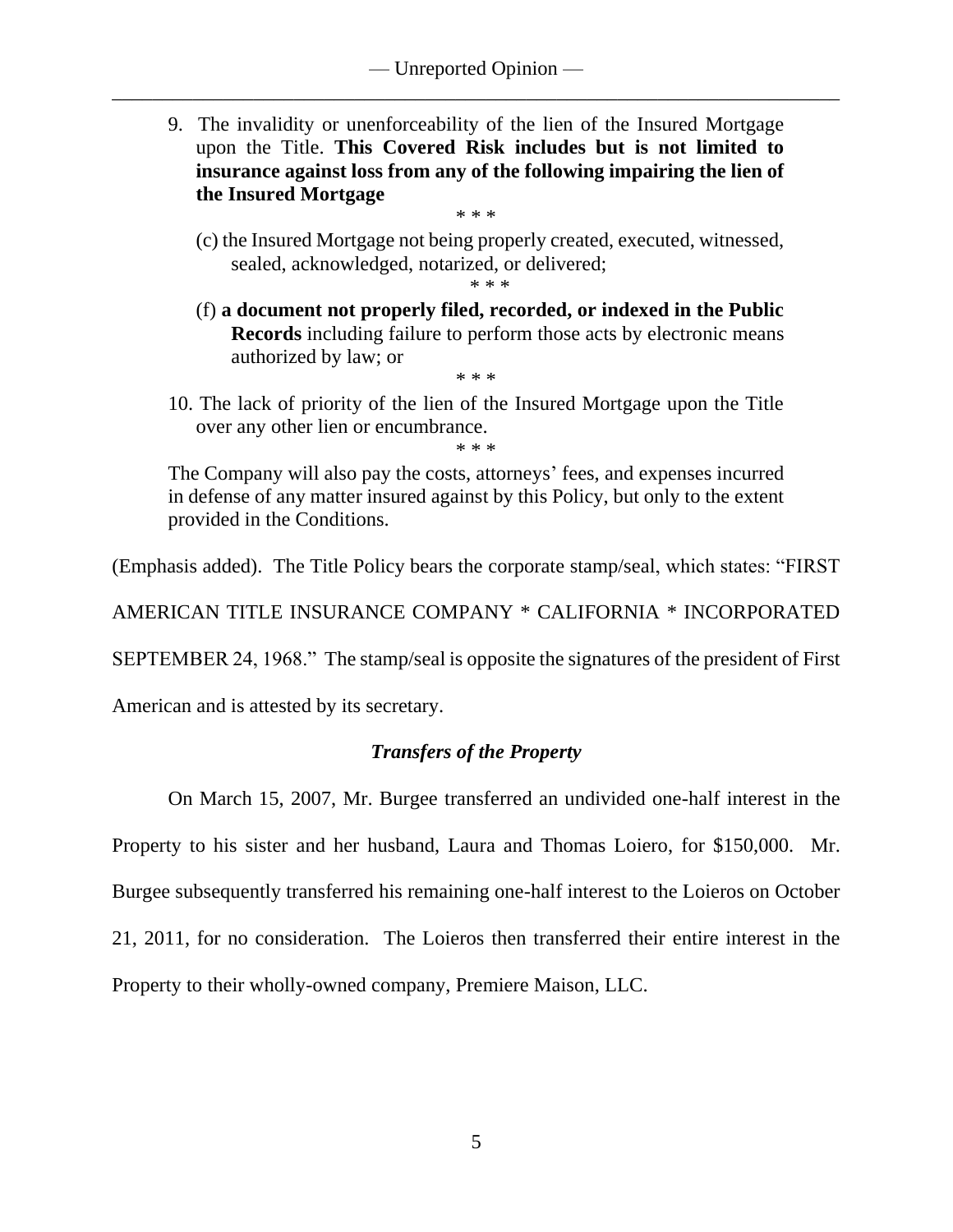### *Title Insurance Claims*

On December 4, 2012, CitiMortgage, the predecessor to PennyMac, submitted a claim under the Title Policy. In a letter dated December 14, 2012, First American denied the claim.<sup>4</sup>

After PennyMac purchased the Loan (along with other distressed loans on other properties), it submitted its first claim under the Title Policy on April 16, 2013. In its claim, PennyMac stated: "In our review of title for the purpose of foreclosing on the deed of trust, a claim of title of interest which is adverse to the title to the estate, interest, or lien of the insured has been determined by the undersigned as follows: Subject DOT is not on record." First American denied this claim in a letter dated April 18, 2013, explaining that it had previously denied the identical claim on December 14, 2012 and likewise denied the April 16, 2013 claim for the same reason. First American attached a copy of the December 4, 2012 denial.

A little more than a year later, on or about June 16, 2014, PennyMac again requested indemnification coverage from First American but on this occasion, Penny Mac made the demand under the Closing Protection Letter. In conjunction with this claim, PennyMac "informed First American that it was initiating litigation [against Mr. Burgee and others] to enforce its equitable interest on the Property and demanded that First American indemnify its litigation costs per the terms of the Title Policy." First American responded in a letter dated June 24, 2014, refusing to indemnify PennyMac for either litigation costs

**<sup>4</sup>** The record contains copies of the denials, but not all of the claims submitted.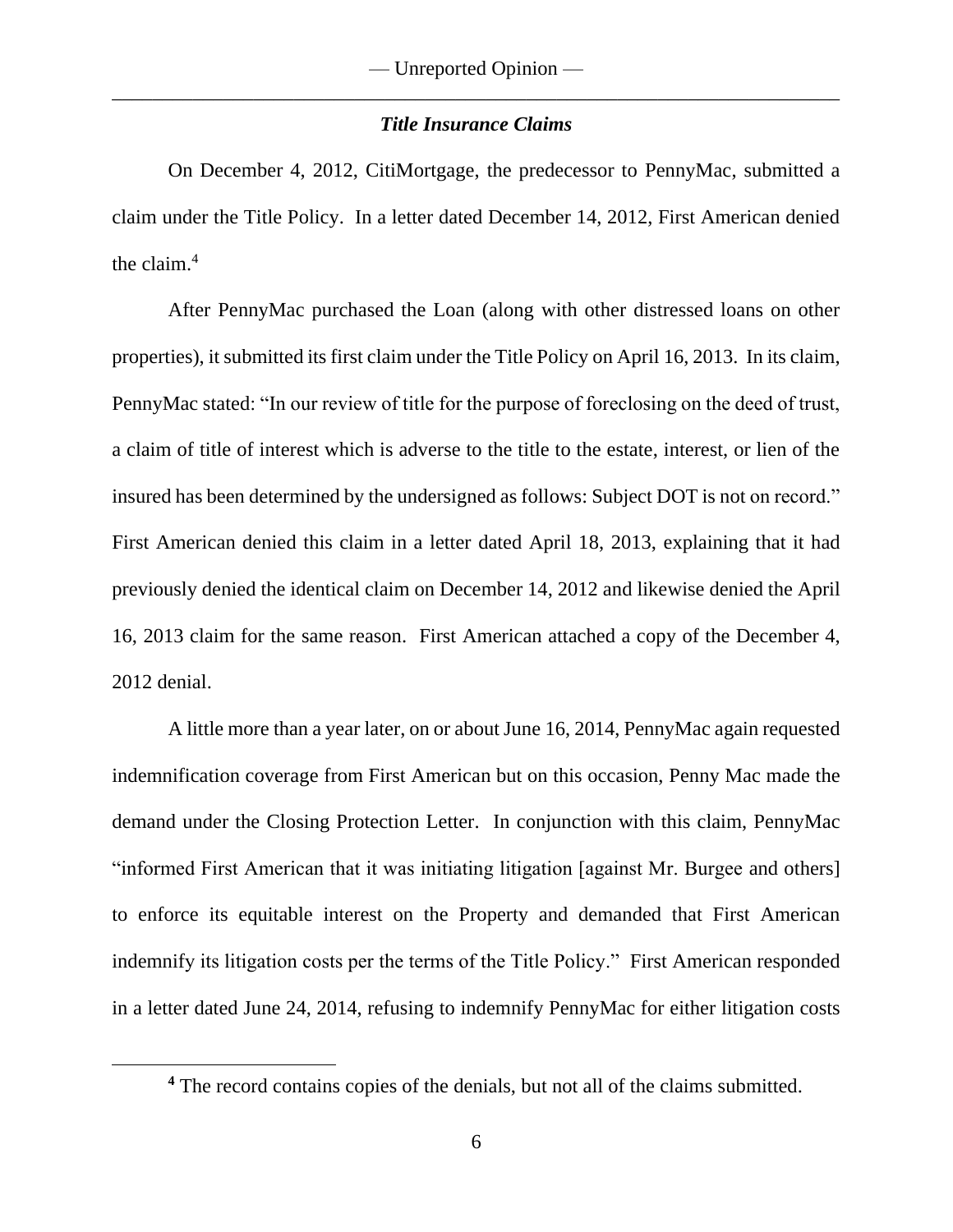or loss under the Deed of Trust "since the closing was conducted by [Lawyers Title] and not by [TransContinental], the [Closing Protection Letter] is not applicable to this transaction." First American concluded by requesting:

If you are aware of additional facts or an interpretation of terms which might alter this determination, please provide that information to me promptly. This Company reserves the right to amend, modify, and/or supplement the position set forth in this letter upon receipt of additional information.

Only a few days before the date of this last correspondence from First American, on June 20, 2014, PennyMac filed a complaint against Mr. Burgee, the Loieros, and Premiere Maison in the Circuit Court for Worcester County (the "Burgee Litigation"). In its complaint, PennyMac requested, among other things, that the circuit court: (1) declare that PennyMac is entitled to a first priority lien against the Property; that a copy of the Deed of Trust be recorded in the land records of Worcester County as an original; and that the land records are reformed *nunc pro tunc* to reflect that the Deed of Trust was recorded on the date of its execution; (2) declare that PennyMac is entitled to an equitable mortgage; (3) impose an implied trust coextensive with the terms of the Deed of Trust; and (4) award PennyMac its fees, costs, and expenses.Ultimately, on March 28, 2018, the circuit court found that PennyMac possessed an equitable lien as to an undivided one-half interest in the Property, effective November 7, 2006, and ordered a photocopy of the executed Deed of Trust, dated November 7, 2006, be recorded among the land records of Worcester County.

Meanwhile, on August 15, 2014, after initiating the Burgee Litigation, PennyMac wrote to First American requesting reconsideration of First American's previous denial letter on the basis that the operative language of the Closing Protection Letter was not cited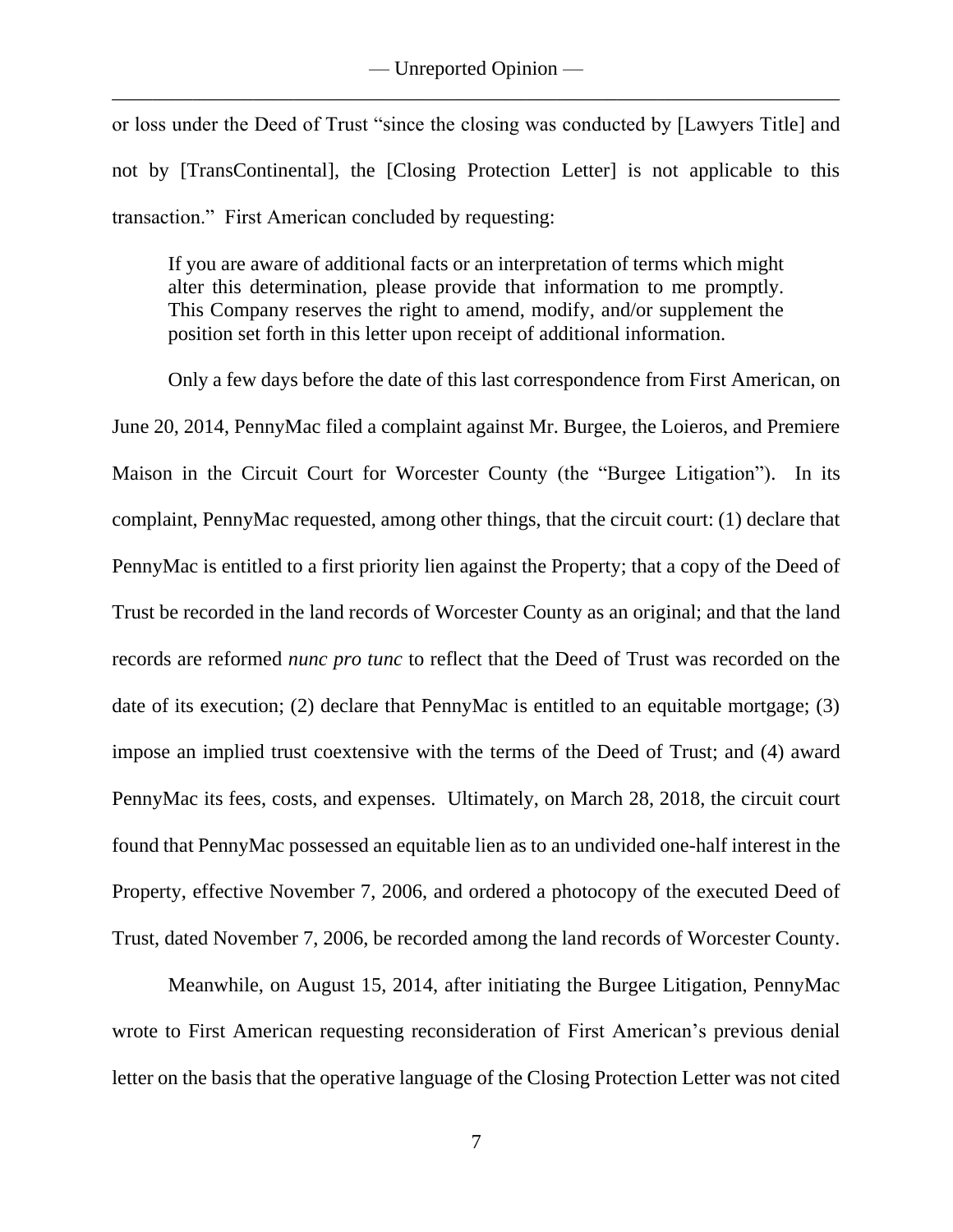in its entirety. Again, First American refused to provide coverage in another denial letter dated August 20, 2014. As in its letter dated June 24, 2014, First American once again reserved "the right to amend, modify, and/or supplement" its position.

### *The Underlying Complaint*

On July 20, 2016, PennyMac filed a complaint in the Circuit Court for Worcester County against First American. The complaint asserted that PennyMac's "security interest in the Property remain[ed] unperfected and [that PennyMac] w[ould] not be able to proceed with the option of foreclosure to protect its security interest." The complaint alleged that the Closing Protection Letter was issued to protect New Century "in the event that [PennyMac]'s predecessor suffered an actual loss as a result of certain actions that occurred during the closing of the Loan. . . ." and that "First American denied [PennyMac]'s subsequent claim for relief under the terms of the Closing Protection Letter on the grounds that the letter's protections did not apply because the closing was conducted by Lawyers Title, not Transcontinental."

The complaint asserted five causes of action and corresponding requests for relief, including; count 3 - specific performance; count 4 - promissory estoppel; count - 5 constructive fraud; and count 6 - negligence. The following excerpts are most relevant to this appeal:

**Count 1 – Declaratory Judgment**: "Based upon First American's unreasonable denial of [PennyMac] claim, there is a justiciable controversy Policy, and [PennyMac] is entitled therefore entitled to a declaration that First American must reimburse [PennyMac] for the complete loss of the Deed of Trust resulting from this action."

\*\*\*

8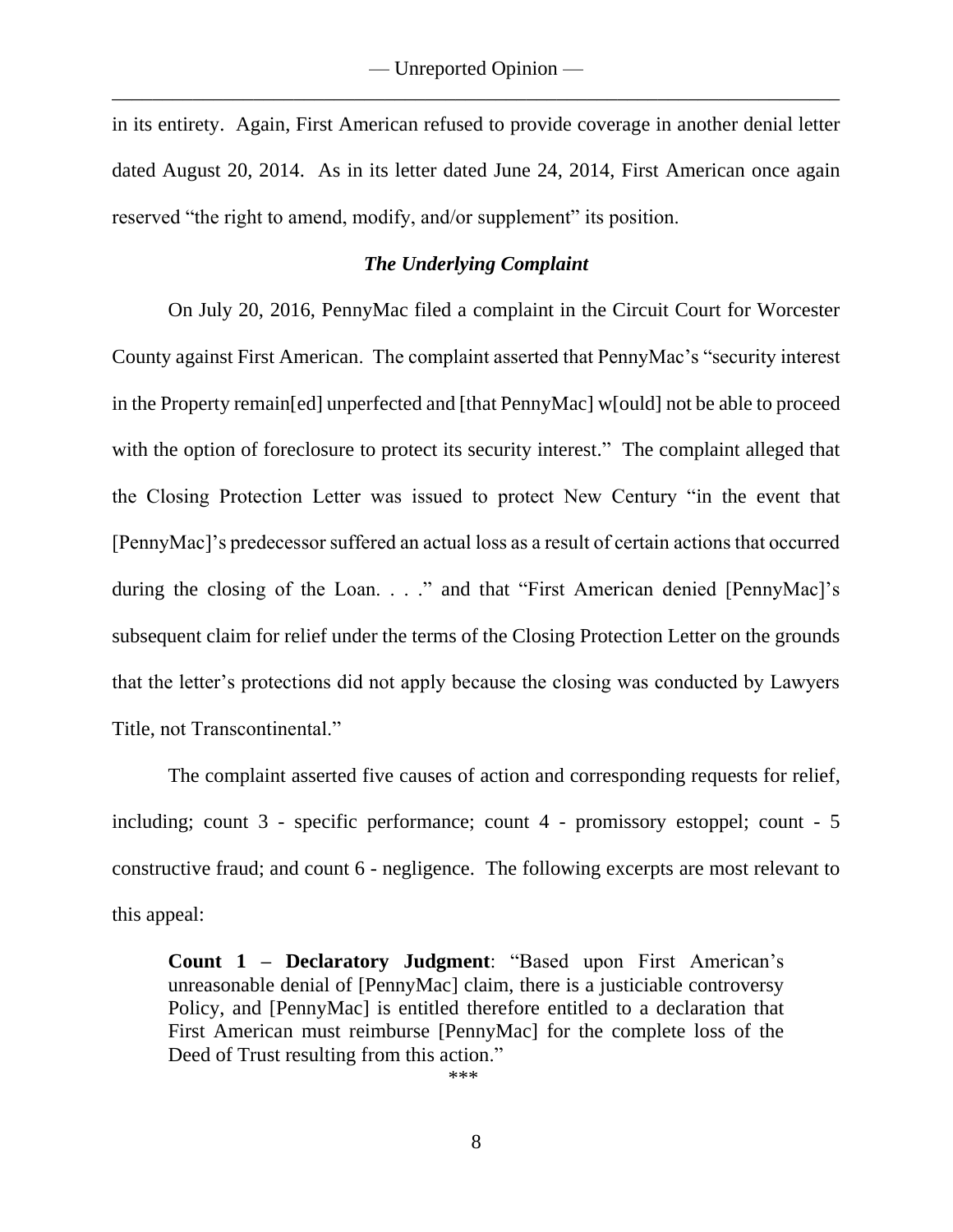"[PennyMac] requests. . reimburse[ment]. . . in an amount to be determined, but not less than the full value of the Deed of Trust, \$480,000.00[.]"

**Count 2 – Breach of Contract**: "Per the terms of the Policy, First American promised to provide title insurance to New Century in connection with the Loan, insuring that the Deed of Trust had an enforceable first Deed of Trust on the Property."

\*\*\*

"Even though First American issued the Policy in favor of New Century and received a premium payment of \$1,085.00 from Lawyers Title, it improperly attempted to rescind the policy."

**\*\*\***

"First American breached its duty to [PennyMac] under the terms of the Closing Instructions or the Closing Protection Letter."

\*\*\*

"If, as First American now claims, the Closing Protection Letter . . . did not provide coverage for the services performed by Lawyers Title, then First American was required to issue, and upon information and belief, First American did issue a Closing Protection Letter that protected New Century against actions and omissions by Lawyers Title during the Loan's closing." \*\*\*

"If for some unidentified reason, First American failed to issue such a letter, it breached the terms of the Closing Instructions by closing the Loan without issuing a proper 'Insured Closing Letter.'"

\*\*\*

"As a direct result of First American's breach of the Policy, [PennyMac] has been damaged in an amount to be determined, but not less than the full value of the Deed of Trust, \$480,000.00, plus legal fees, costs, and interest."

\*\*\*

"[PennyMac] respectfully requests that this Honorable Court enter an Order: a. finding First American in breach of contract and declaring that First American must reimburse [PennyMac] in an amount to be determined, but not less than the full value of the Deed of Trust, \$480,000[.]"

First American answered the complaint on March 21, 2017, generally denying the

allegations of the complaint.

## *Motion for Summary Judgment*

On January 25, 2018, First American filed a motion for summary judgment against

PennyMac and asserted that PennyMac's claims were barred by the three-year statute of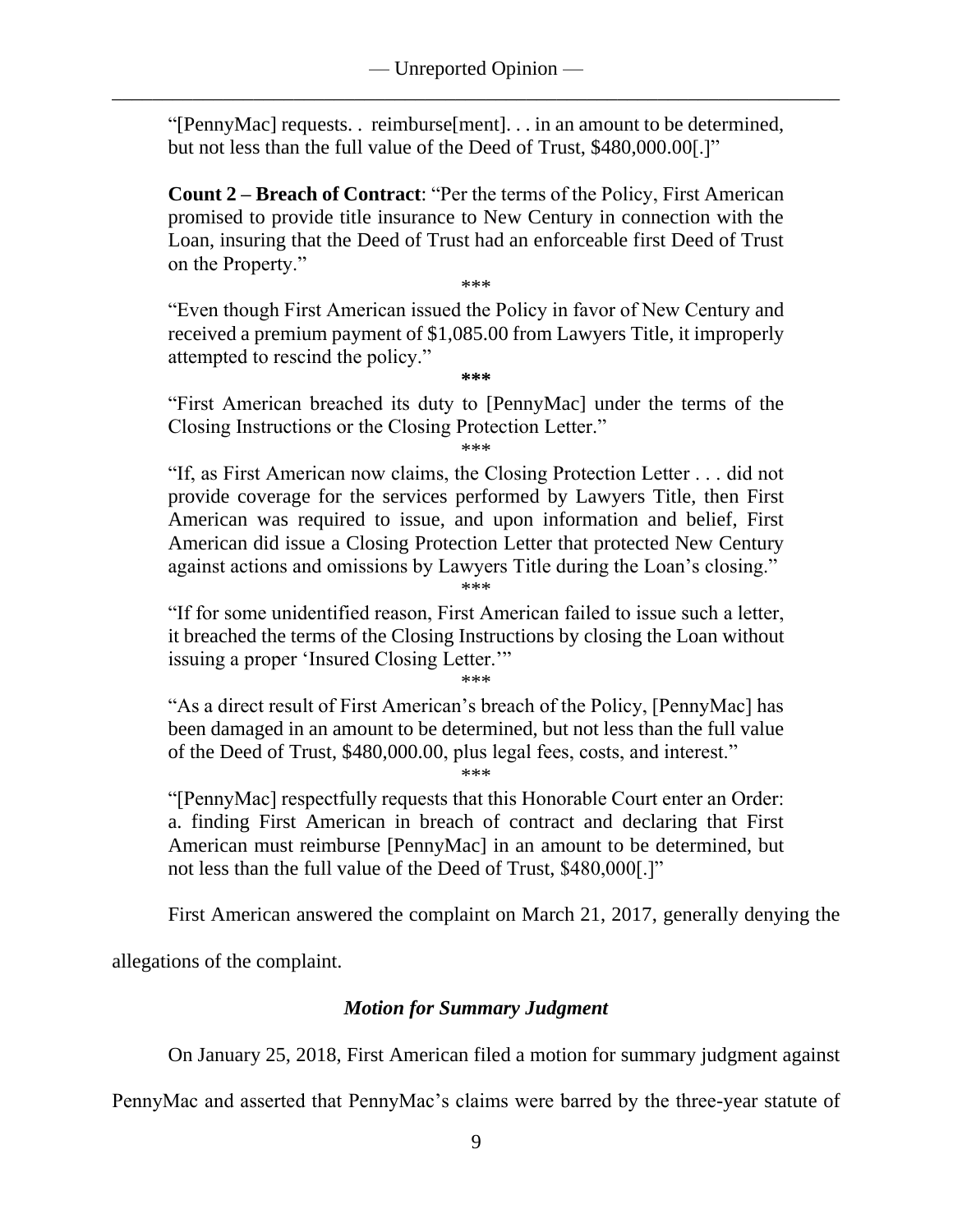limitations. In its motion, First American asserted that PennyMac had actual knowledge of its claims as early as October 2012 because CitiMortgage provided documentation when PennyMac acquired the Loan indicating an issue with the recordation of the Deed of Trust. Regardless, First American contended that PennyMac had actual knowledge of its claims "at the latest, in December 2012 when First American denied Pennymac's [sic] claims." First American asserted, therefore, that PennyMac's claims had accrued more than three years prior to the filing of the complaint and were barred under CJP § 5-101.

PennyMac, in its opposition, argued that First American "misconstrue[d] the accrual date and ignore[d] the controlling law applicable to the timeliness of PennyMac's claims."

According to PennyMac,

Because no adverse judgment in related litigation had been rendered against PennyMac at the time it filed this lawsuit (and still has not), it had not suffered an actual loss, and thus its claims had not accrued for that as of yet unknown loss. Thus, the statute of limitations could not possibly have expired at the time PennyMac initiated this litigation. Likewise, PennyMac continues to incur litigation costs in related litigation to correct title defects which to date First American continues to refuse to indemnify. At the earliest, PennyMac's claim for these costs did not accrue until PennyMac inhabited this lawsuit and First American refused to indemnify it, and thus the statute of limitations for those claims could not have expired at the time PennyMac filed this lawsuit. . . . Under controlling Maryland Law, First American is permitted to cure its prior repudiation of coverage before an indemnifiable "actual loss" and concurrent breach occurs. Indeed, First American has expressly reserved a right to cure in its denial letters to PennyMac.

PennyMac, relying primarily on *Commercial Union Insurance Co. v. Porter Hayden, Co.*,

116 Md. App. 605 (1997) and *Luppino v. Vigilant Insurance Co.*, 110 Md. App. 372 (1996),

argued that, for an indemnity contract, breach requires an "actual loss" and a refusal to

provide indemnity for that loss. "Thus, First American's prior refusals to provide coverage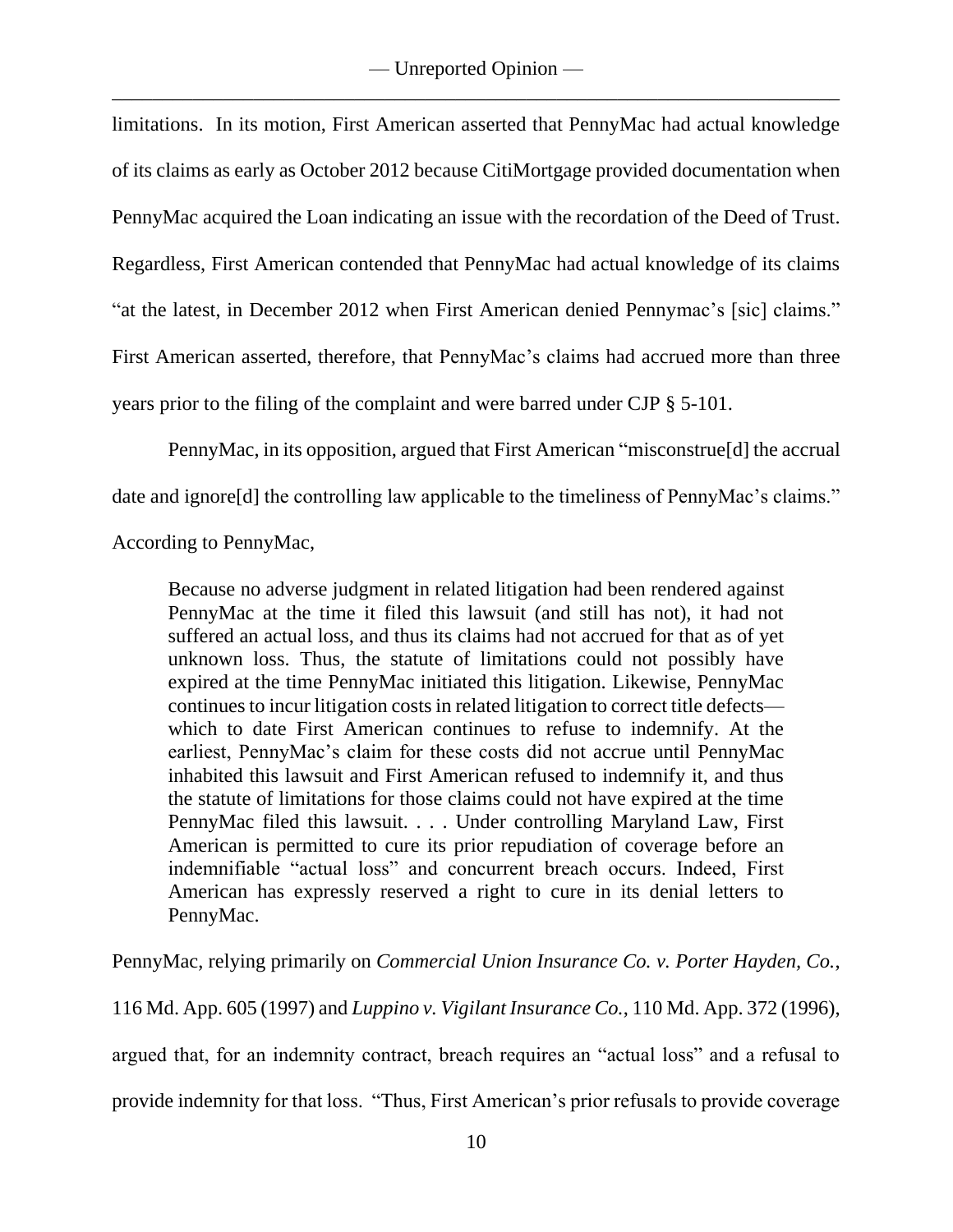are irrelevant to the running of the statute of limitations." PennyMac also argued that its claims relating to the Closing Instruction Protection Letter could only accrue, at the earliest, on August 20, 2014, the "date PennyMac learned that—according to First American—it was denying coverage on the basis that the Closing Protection Letter somehow did not cover the closing of the Burgee Loan."

Finally, PennyMac argued that the Title Policy is a contract under seal and subject to a twelve-year statute of limitations. Relying on *Wellington Co., Inc. Profit Sharing Plan and Trust v. Shakiba*, 180 Md. App. 576 (2008), PennyMac argued that the "seal's presence in the 'usual place' next to the signature 'undoubtedly evince[d] an intention to make' the Title Policy a contract under seal."

In reply, First American, relying on *Stewart Title v. West*, 110 Md. App. 114, 131 (1996), averred that "Maryland courts have clearly stated when a cause of action arises for breach of a title insurance policy. . . . [A] title insurance policy is breached after the title insurance carrier receives notice of an alleged defect and fails to take action under the title policy within a reasonable time." According to First American, because PennyMac filed its complaint more than three years after the denials, its claims are barred.

First American then addressed the additional arguments raised in PennyMac's opposition:

First, the law on **corporate** seals requires that the alleged contract actually contain specific language in the body of the contract or extrinsic evidence showing that the contract was intended by both parties to be a specialty. In the Opposition, [PennyMac] relies on the law for seals by an individual, not a corporation, to attempt to support its argument. Moreover, [PennyMac] fails to over [sic] any evidence (as required by Maryland law) to support its claim.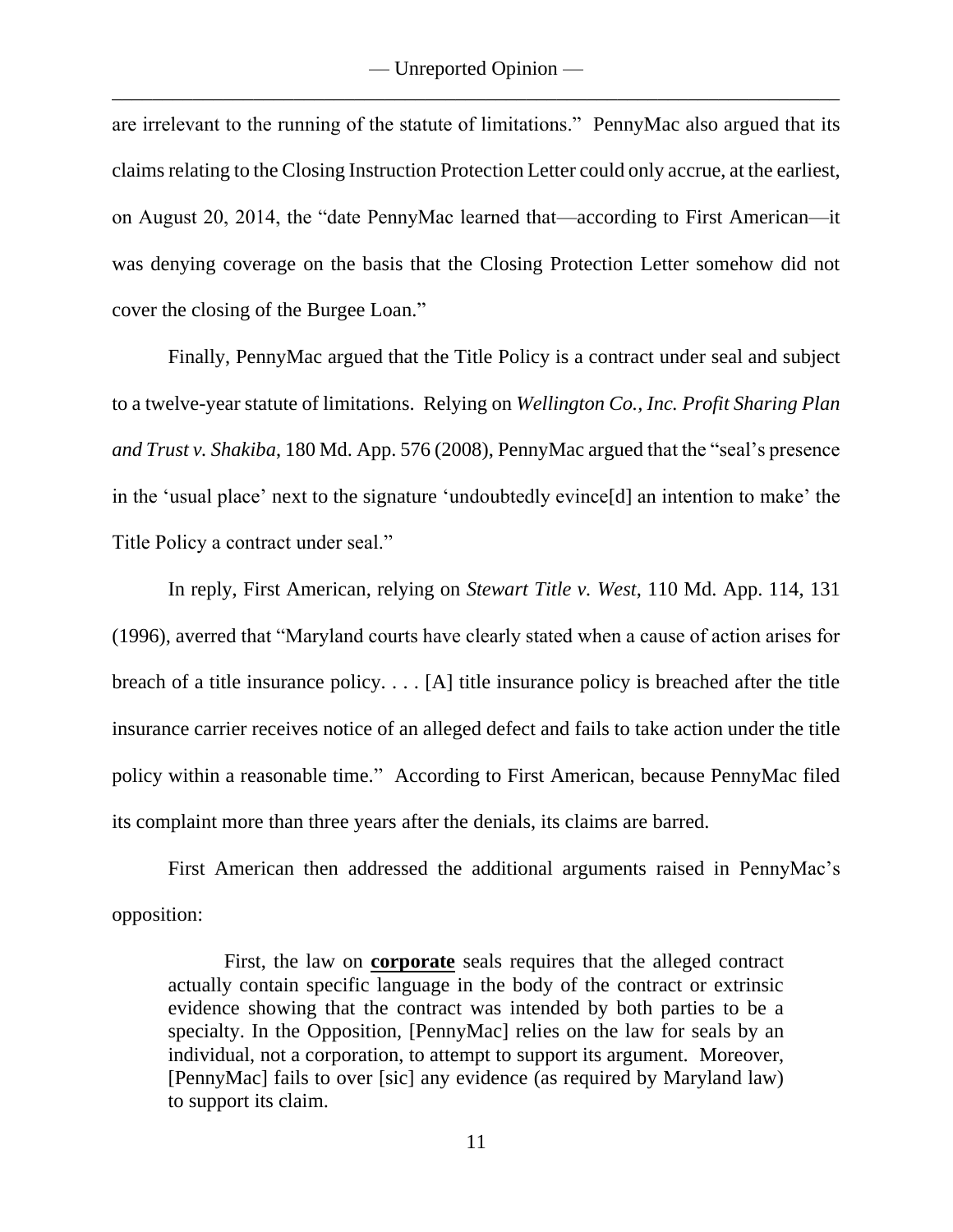Second, [PennyMac] did not assert a breach of the closing protection letter in the Complaint and it cannot claim one now. Moreover, even if it did, the plain language of the alleged closing protection letter was not breached and any claim under it is also barred by the statute of limitations.

Third, the purported "disputed facts" have absolutely nothing to do with the statute of limitations asserted in First American's Motion. As set forth above, there are no factual disputes with respect to the statute of limitations. The haphazard allegations [PennyMac] has thrown into its Opposition have absolutely nothing to do with the statute of limitations.

Finally, in addition to being legally without merit, [PennyMac's] claims in the Opposition are completely contradicted by what [PennyMac] has already submitted to the Court. In its Complaint, [PennyMac] repeatedly stated that First American breached the Title Policy and/or other tort duties when it denied the claim (*see* Complaint at ¶ 51 ("First American breached its duty to [PennyMac] . . . by rescinding the Policy and failing to honor the terms contained therein."); *id.* at ¶ 58 ("First American has caused [PennyMac] a detriment by failing to honor the terms of the Policy[.]")) and that it was damaged when the Deed of Trust was not recorded (*see id.* at ¶ 38 ("As a result of the aforementioned allegations, [PennyMac's] security interest in the Property remains unperfected and [PennyMac] will not be able to proceed with the option of foreclosure to protect its security interest"); *id.* at ¶ 41 ("First American must reimburse [PennyMac] for the complete loss of the Deed of Trust[.]"); *id.* at ¶ 48, 62 ("[PennyMac] has been damaged in an amount to be determined, but not less than the full value of the Deed 0f Trust, \$480,000"); id. at ¶ 71 ("First American's negligence as described above damaged [PennyMac] in that [PennyMac] does not hold a first position lien on the subject property.")). [PennyMac is] not permitted to rewrite [its] prior statements and admissions in the Opposition in order to try to revive their time-barred Complaint.

(Emphasis in original).

A hearing on First American's motion for summary judgment was held before the circuit court on April 19, 2018. Before the court**,** the parties reiterated the arguments presented in their briefs and agreed that the following facts, among others, were not in dispute:

• "The Deed of Trust wasn't recorded more than three years before the suits."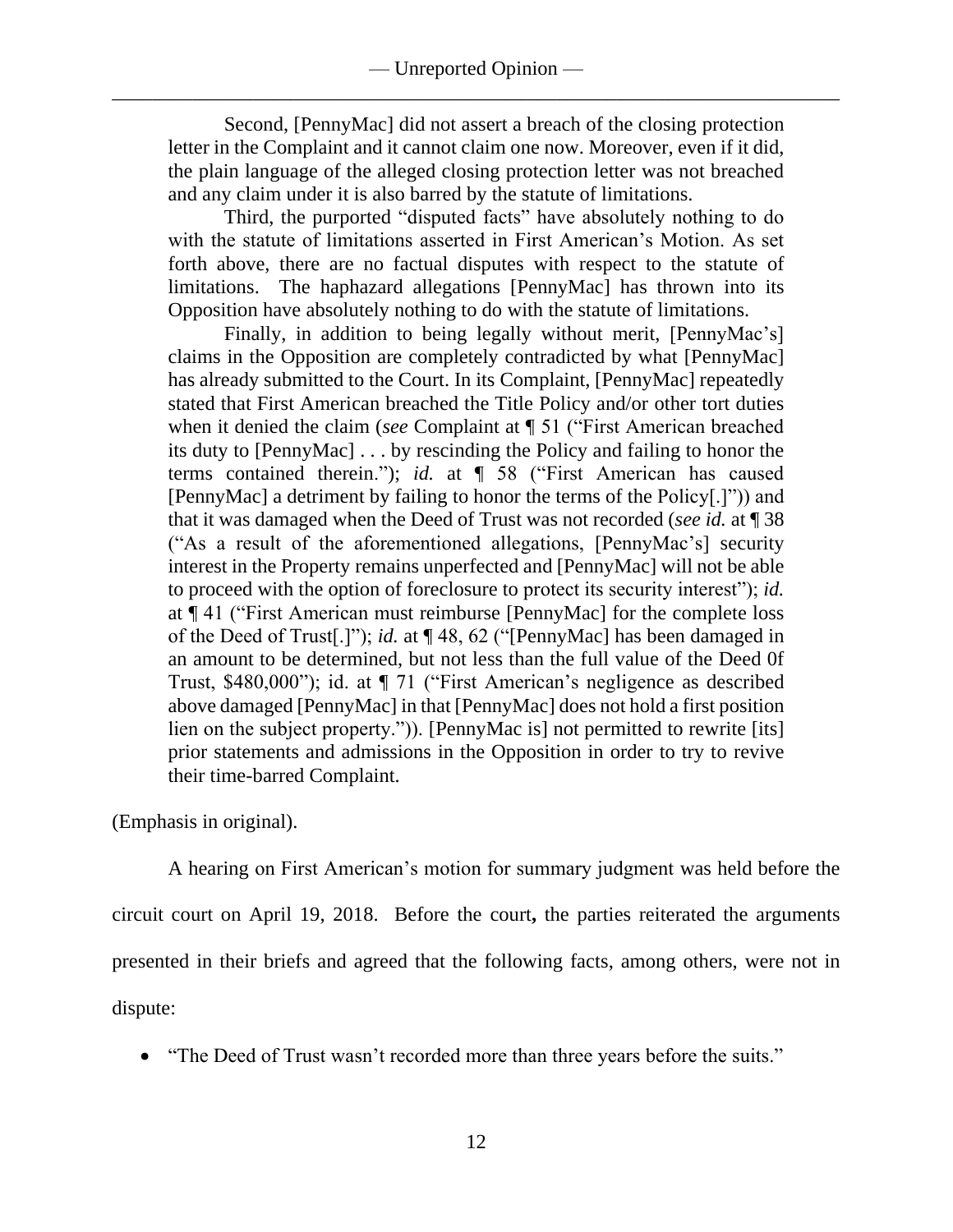• "The title claim was based on the failure of the [D]eed of [T] rust to be recorded. Because the deed of trust wasn't recorded, there wasn't a properly perfected security interest, and the Plaintiff couldn't move forward with a foreclosure of the condo over in Ocean City."

Counsel for First American argued that any breach would have "accrued when First

American denied the title claims." Counsel for PennyMac countered that: "Our breach for

loss of a lien d[id] not accrue until our lien is lost. And in this case, our lien was lost last

month when we lost half of it" (referring to the March 28 judgment in the Burgee

Litigation).

Following argument from counsel, the judge reserved on a final ruling on the motion

for summary judgment but noted:

The Court finds [counsel for First American's] argument that the damage accrued in this case when your client was put on notice that there was – the deed of trust had not been filed[.]

\* \* \*

And, again, the undisputed facts are that there were claims made saying, hey, you know, we don't have the security interest because the mortgage never got filed and that was more than three years ago.

\* \* \*

I am inclined to grant the motion for summary judgment because I do believe—I accept [counsel for First American's] argument that the—there was damage when the mortgage was not filed as it was supposed to have been filed and that a claim was made on numerous occasions within the period of the statute of limitations to have the matter redressed.

On the other hand, I do believe that—you know, you've raised the issue of the 12-year specialty limitation, and I think that, as you say, that because of the lack of discovery in this case, that you haven't—your client hasn't been able to—or you haven't been able to fully pursue that issue on behalf of your client. So the [c]ourt is going to allow the case to continue for that limited purpose only, for you to do discovery regarding the issue of the 12-year specialty.

Accordingly, in its written order on May 23, 2018, the circuit court found that "all

causes of action asserted by PennyMac in the Complaint accrued more than three years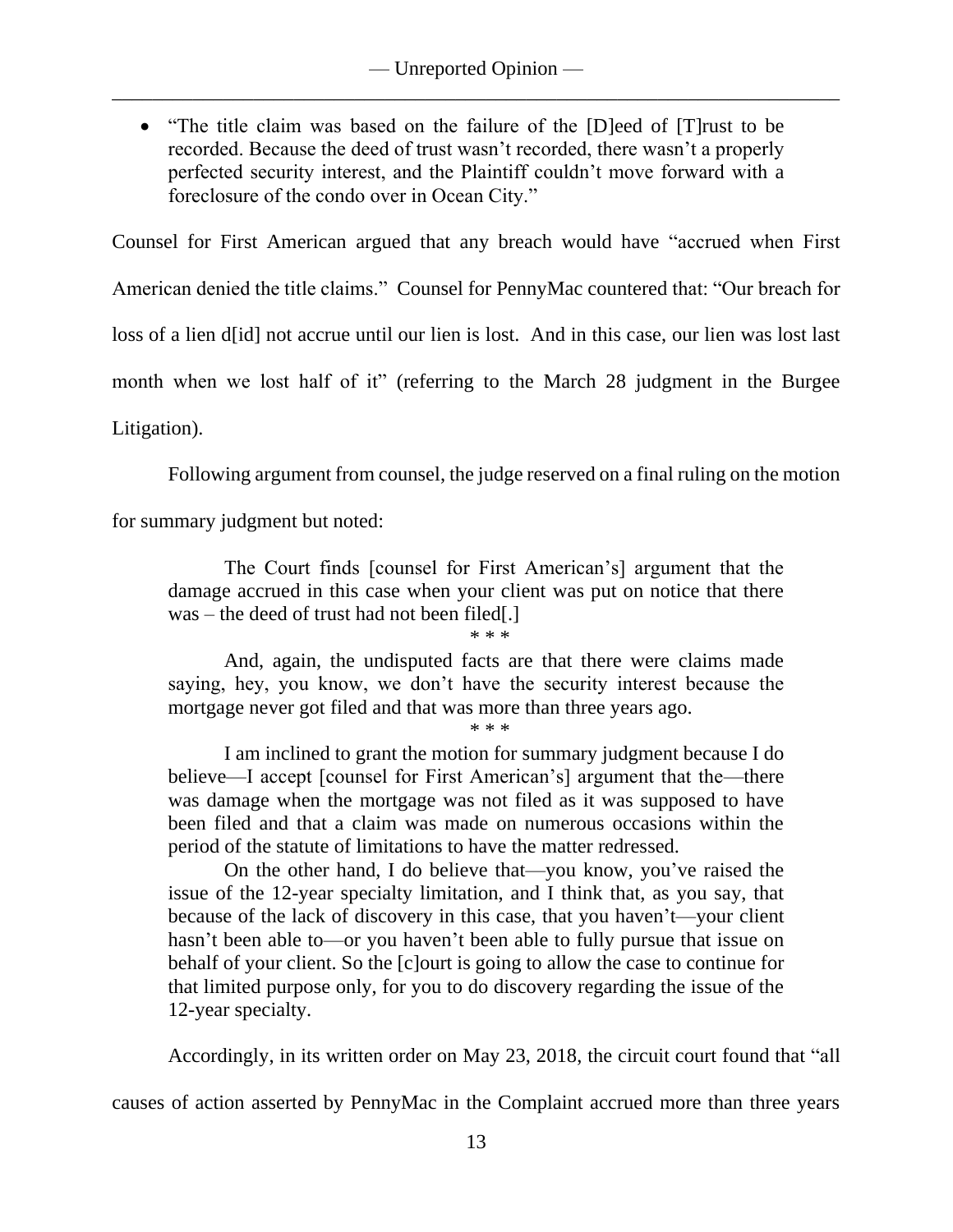before the Complaint was filed" but allowed limited discovery "to ascertain whether or not there is any extrinsic evidence that exists to support a claim that the alleged title policy is a contract under seal subject to the twelve year statute of limitations set forth in [CJP] § 5-  $102(a)[.]$ "

### *Limited Discovery regarding Contract under Seal*

In connection with the circuit court's instruction, the parties engaged in discovery focused on whether the Title Policy was a contract under seal pursuant to CJP § 5-102(a). Specifically, the parties exchanged interrogatories and limited document productions, and, on September 10, 2018, took the depositions of the corporate designee of each party.

At his deposition, First American's corporate designee was unaware if ALTA had any requirements regarding the use of a corporate seal but

My inquiry in the company was – the response I got was, we've always had the corporate stamp on these. And for the purpose to provide verification, it's an authentic First American document.

First American's designee testified that he was unable to identify who in the company actually decided to provide the stamp, rather "[i]t's just there." First American admitted that it utilized the seal present on the Title Policy only on real estate title insurance policies. While First American's designee clarified that First American did not have any specific regulations or procedures that determine when a document is under seal, "when the company enters into an agreement and intends it to be under seal, it will be stated."

PennyMac's corporate designee deposed that PennyMac understood that the Title Policy was an agreement under seal because there was a corporate stamp on the document. Aside from the appearance of the seal on the document, PennyMac's corporate designee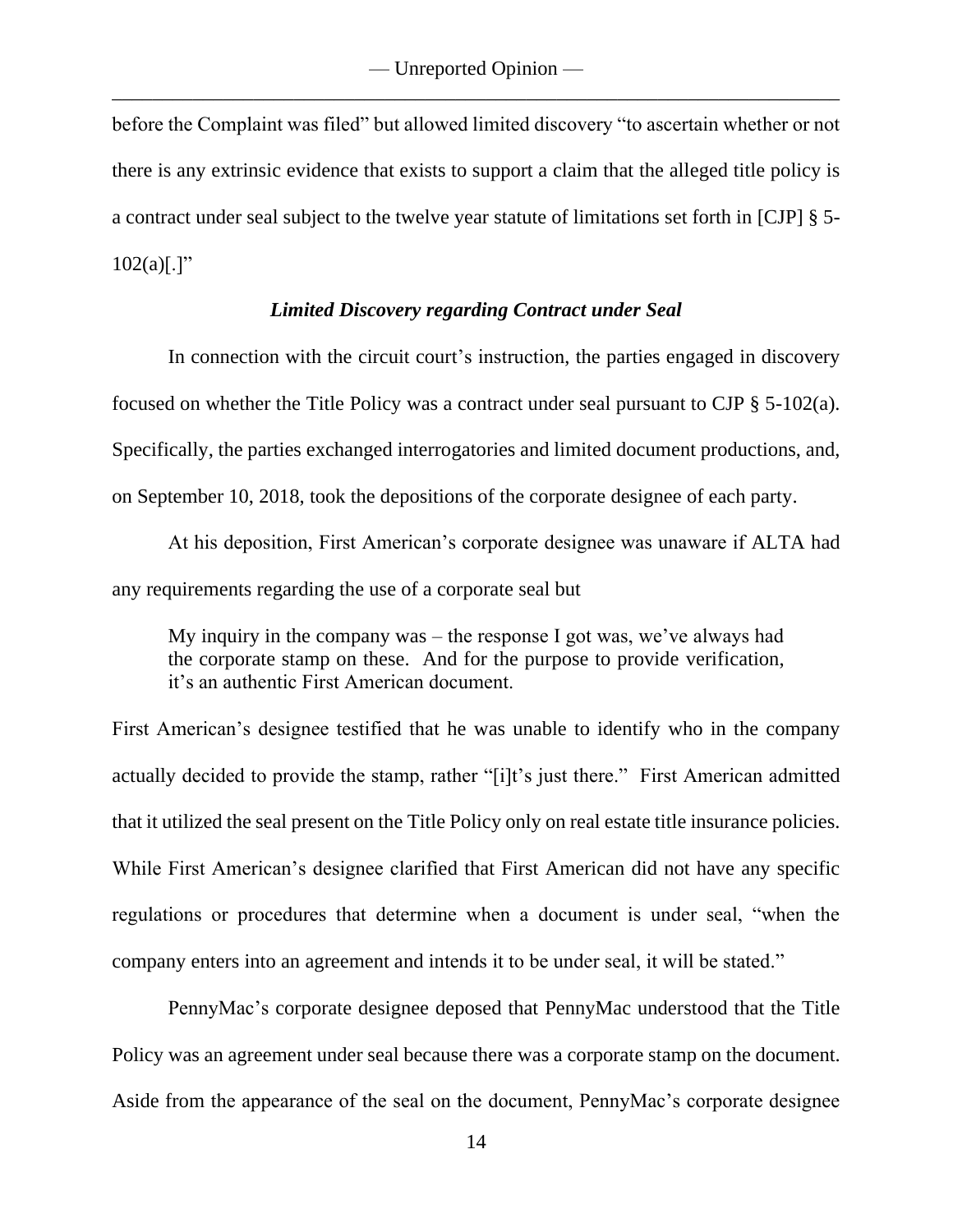related no other reasons why the Title Policy was an agreement under seal and did not provide any evidence that the original lender intended the document to be under seal. The designee was unaware of any communications with First American, Lawyers Title, or any other entities or persons, besides PennyMac's counsel, regarding the corporate seal on the Title Policy.

PennyMac and First American filed supplemental briefs. PennyMac argued that the Title Policy was intended to be a contract under seal, because First American "chose to add its corporate seal to the policy form" and did so "only on forms for the issuance of real estate title policies." (Emphasis in original). PennyMac argued that it was of particular importance that First American utilized the seal to assure its policy holders that it would honor its obligations. According to PennyMac, "in recognition of the indefinite length of title insurance policies, First American chose to make the Title Policy a contract under seal."

First American responded in its reply on September 17, 2018, that

At the end of the day, all of the facts confirm that the Short Form [Title Policy] is not a specialty. Indeed, the only evidence that has been actually presented to the Court is the unrefuted evidence by First American in the form of testimony under oath and interrogatory responses stating that the Short Form is not a specialty (and was not intended to be a specialty) and the appearance of the corporate stamp/seal merely signifies corporate authorization/authenticity.

First American argued that despite the limited discovery, "there [wa]s not even a scintilla of extrinsic evidence supporting PennyMac's argument [that the Title Policy was intended to be a contract under seal.]"First American principally relied on the testimony of PennyMac's corporate designee that, based on the designee's knowledge, there were no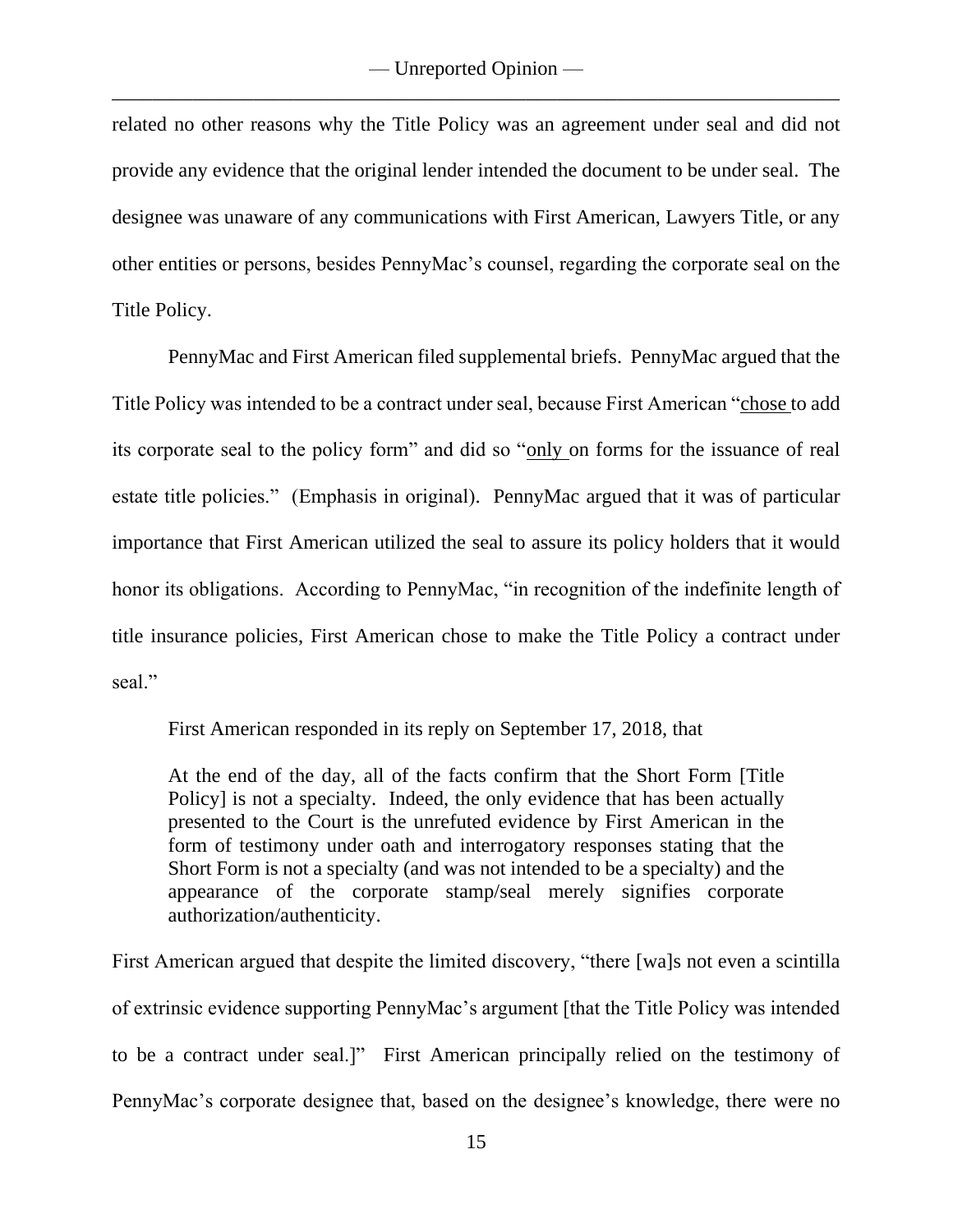reasons why PennyMac could infer that the Title Policy was an agreement under seal besides the presence of the seal itself.

## *Hearing regarding Contract under Seal*

On September 19, 2018, the circuit court held a hearing on whether extrinsic evidence supports that the "policy is, in fact, a contract under seal and, therefore, a specialty for purposes of the Maryland statute of limitations." The parties reiterated the arguments presented in their supplemental briefs. In particular, in response to a question from the circuit court, counsel for PennyMac underscored his argument that the indefinite length of time involved in a title policy tracked in favor of the Title Policy being under seal:

... So what you have here is an industry, the lenders, who are looking for a very long-term protection, and you have First American who said, yes, we want to make sure that they're getting what they're asking for. We want to make sure they know they're getting what can be relied upon and moving on.

The circuit court then commenced its ruling from the bench by observing that

[T]he Court is well aware of the language of Rule 2-501. It says that the Court can only grant summary judgment if there is no genuine dispute of material facts. Obviously, there's a dispute of fact[] in this case. Counsel have—for PennyMac have, I think, done, as I said, just an outstanding job of lawyering and raising those disputes of fact.

The question is, are they genuine disputes? And noting the statute that was in effect at the time that these documents were executed, the case law that explains that statute, the Court cannot find other than that there is no genuine dispute as to material fact in terms of the efficacy of the seal in creating a specialty.

The court then determined that the disputes were not material and granted summary

judgment:

I just simply cannot find, based even on the ingenious arguments presented by [PennyMac's counsel], that there's a dispute that a jury would need to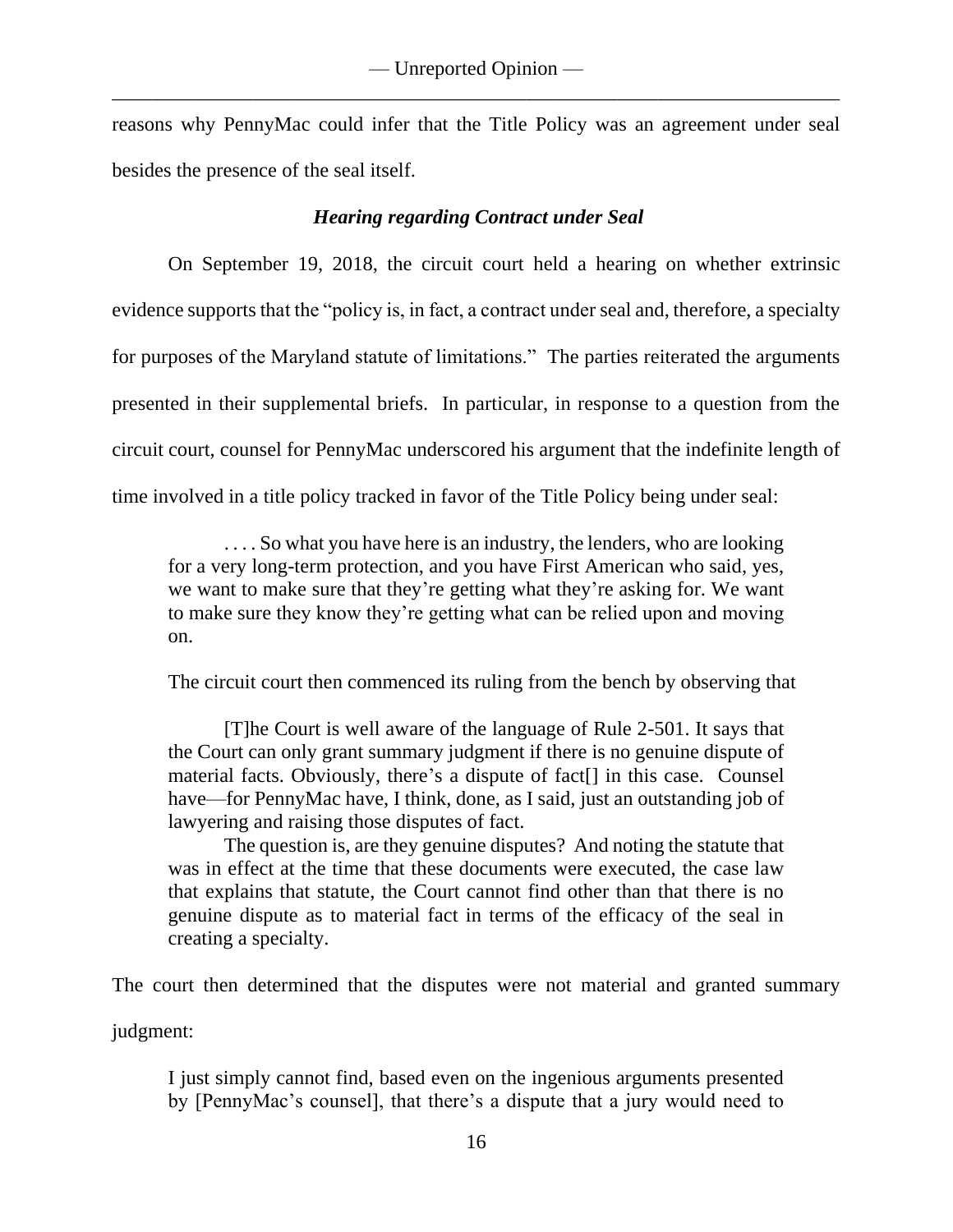consider in determining whether or not this was a 12-year specialty. It was not. It was a three-year special—a it was a three-year—the limitations in connection with this transaction were three years. And, therefore, the Court is going to grant summary judgment in favor of First American Title Insurance on all issues in this case.

The circuit court entered a written order on October 4, 2018 granting summary judgment in favor of First American and ordering that final judgment be entered. PennyMac noted its timely appeal to this Court.

### **STANDARD OF REVIEW**

Summary judgment is proper where the trial court determines that there is no genuine dispute as to any material fact and that the moving party is entitled to judgment as a matter of law. *See* Md. Rule 2-501. Accordingly, we review the trial court's legal determinations that the Title Policy was a contract under seal and that PennyMac's claims were barred by the statute of limitations without deference. *Thomas v. Shear*, 247 Md. App. 430, 447 (2020) (citing *Andrews & Lawrence Prof.'s Servs., LLC v. Mills*, 467 Md. 126, 146 (2020)).

We "independently review the record to determine whether the parties properly generated a dispute of material fact, and, if not, whether the moving party is entitled to judgment as a matter of law." *Kennedy Krieger Inst., Inc.* v. *Partlow*, 460 Md. 607, 632 (2018) (quoting *Chateau Foghorn LP v. Hosford*, 455 Md. 462, 482 (2017)). In doing so, "[w]e review the record in the light most favorable to the nonmoving party and construe any reasonable inferences that may be drawn from the facts against the moving party." Id*.* at 632-33 (quoting *Chateau Foghorn LP*, 455 Md. at 482). Should we ascertain a material fact in dispute concerning whether the Title Policy was a contract under seal or the accrual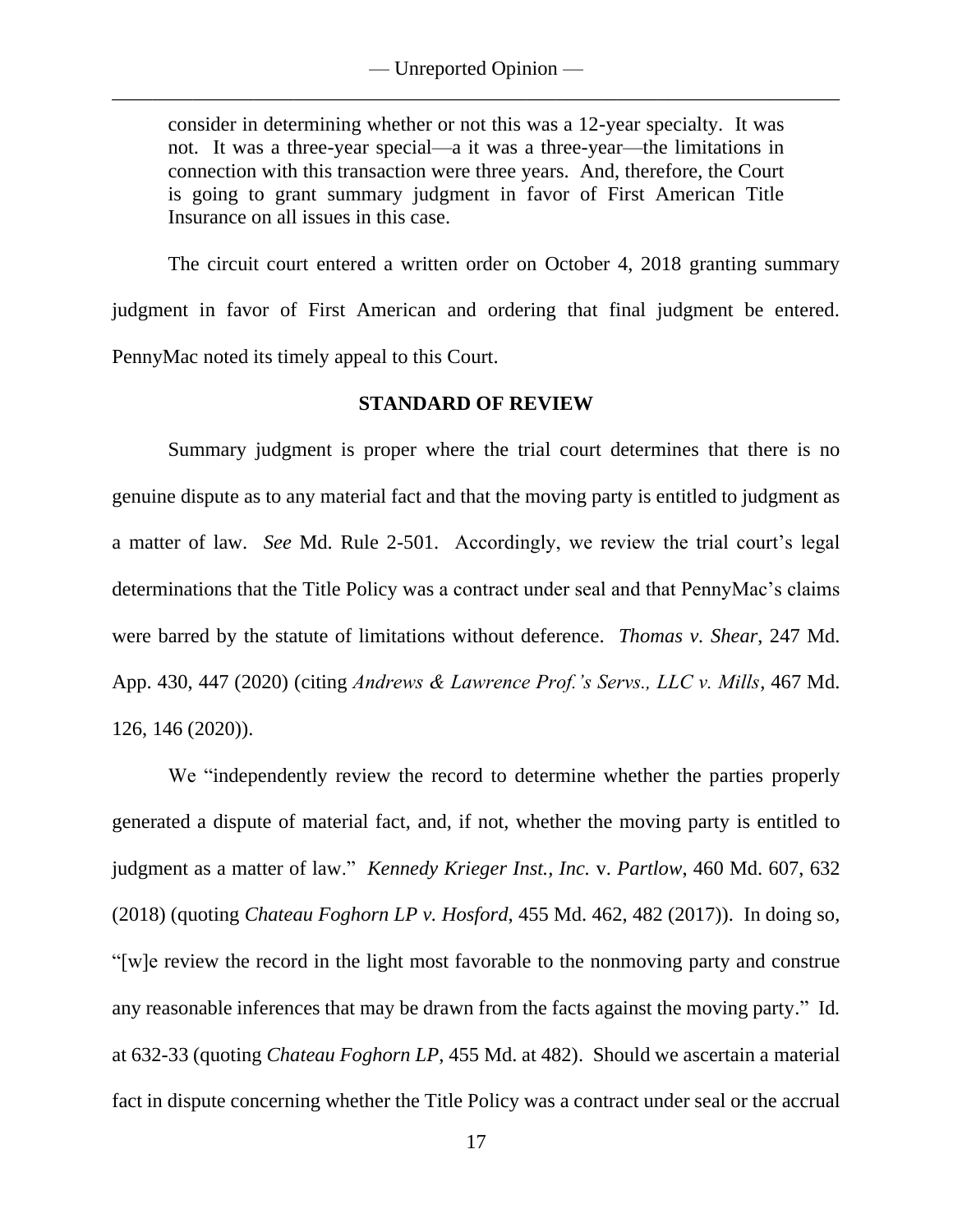of the statute of limitations, summary judgement on that point is improper. *Macias v. Summit Mgmt., Inc.*, 243 Md. App. 294, 313 (2019) (""[O]nly where such dispute is absent will we proceed to review determinations of law<sup>[1]</sup>. (quoting *Remsburg v. Montgomery*, 376 Md. 568, 579-80 (2003)). "When analyzing the decision of the circuit court, we consider only the grounds for granting summary judgment relied upon by the court." *Id.*

### **DISCUSSION**

PennyMac requests that we review two questions: first, whether the circuit court erred in granting summary judgment because PennyMac's claims for indemnity were timebarred by the applicable statute of limitations and, second, whether the circuit court erred in determining that the Title Policy was not a contract under seal.<sup>5</sup>

Because our determination of PennyMac's second question is dispositive if we agree that the Title Policy is a specialty to which the twelve-year statute of limitation applies, we analyze that question first.

This argument was not set forth in PennyMac's "Question Presented" section. Accordingly, we decline to address it. *Green v. N. Arundel Hosp. Ass'n, Inc.*, 126 Md. App. 394, 426 (2001) (citing Md. Rule 8-504(a)(3)). As we stated in *Green*, "Appellants can waive issues for appellate review by failing to mention them in their 'Questions Presented' section of their brief." *Id.* We reasoned that "[c]onfining litigants to the issues set forth in the 'Questions Presented' segment of their brief ensures that the issues are presented and obvious to all parties and the Court." *Id.* (citing *DiPino v. Davis*, 354 Md. 18, 56 (1999)). We see no compelling reason to stray from that rule in this case.

<sup>&</sup>lt;sup>5</sup> In a footnote on page 21 of its initial brief, PennyMac asserts:

PennyMac's claims for promissory estoppel, negligence, and constructive fraud all arise from a failure to provide indemnity coverage. Accordingly, in addition to PennyMac's breach of contract claim and for the same reasons the breach of contract claim is not time barred, these claims are not barred by the statute of limitations.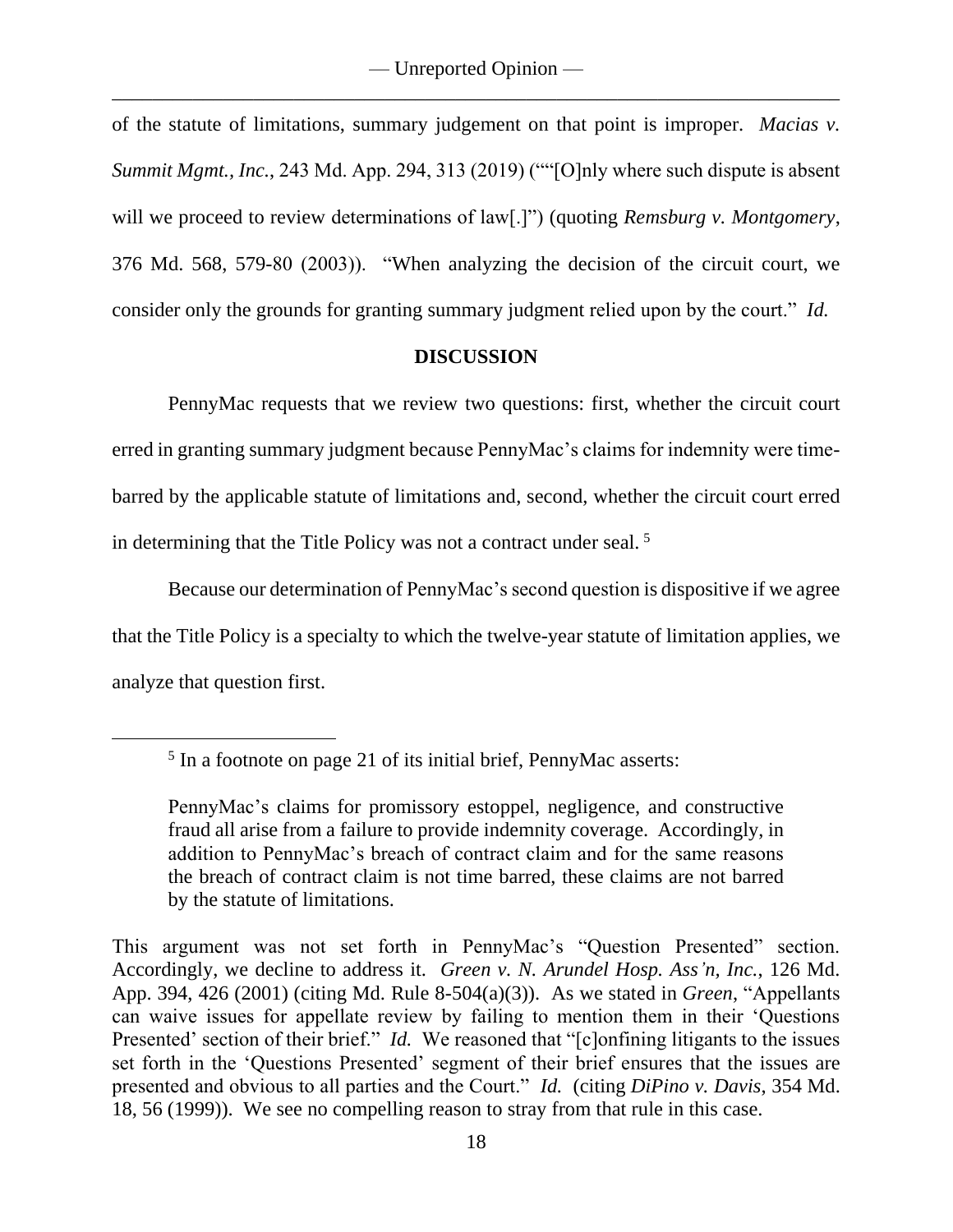## **I.**

## **Contract Under Seal in Accordance with CJP § 5-102**

## *Parties' Contentions*

PennyMac argues that the circuit court should have found that the Title Policy is a contract under seal and, therefore, subject to the twelve-year limitations period for specialties in CJP § 5-102.PennyMac urges that the extrinsic evidence sufficiently demonstrates that the Title Policy document has a "general seal," rendering a dispute of material fact that precluded summary judgment.More **s**pecifically, PennyMac relies on the following evidence:

- (1) Location of the seal, opposite the execution of the Title Policy by the president of the company and a witness;
- (2) First American's election to utilize "this seal only on forms for the issuance of real estate related title policies;"
- (3) The lack of any particular practice at First American to require the use of a corporate seal to certify corporate authorization;
- (4) First American's decision to vary the generic ALTA form to include a seal;
- (5) The seal's use to "help assure [First American's] policy holders that it would stand behind its policies and honor its obligations;" and
- (6) The indefinite duration of a term residential loan policy.

First American counters that the "mere presence of a corporate seal does not transform a document into a contract under seal." Rather, citing *Mayor & Council of Federalsburg v. Allied Contractors, Inc.*, 275 Md. 151, 155 (1975), either the contract itself must indicate the intent to establish an agreement under seal or extrinsic evidence must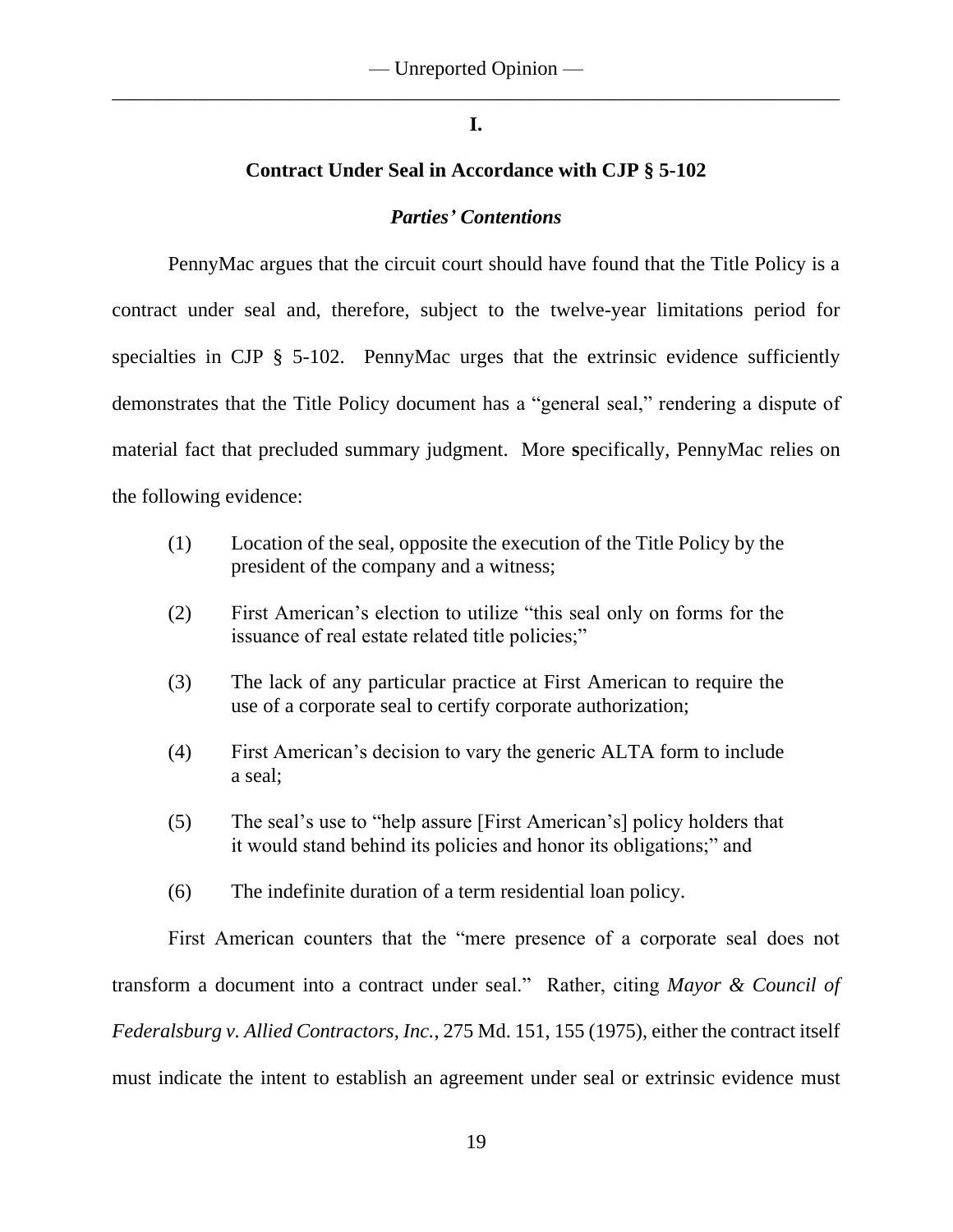establish the parties intended to create a specialty. First American avers that PennyMac failed to satisfy either exception. First American also contends that the only evidence "actually in the record proves that the parties did *not* intend to enter into a specialty contract under seal." First American refers to the deposition testimony of its corporate designee, that "First American has 'always had the corporate stamp' on its short form policies 'for the purposes to provide verification, [that] it's an authentic First American document.'"

In its reply brief, PennyMac claims that the testimony of First American's designee actually supports its argument:

[T]he Title Policy was intended to be a contract under seal, since: (a) he testified that First American always used the seal during the relevant time period on real estate title insurance policies but no other types of title policies; (b) he admitted that the seal was not necessary to establish that the policy was an authentic and enforceable First American Title Policy; and (c) Appellee could not locate any other types of contracts issued or entered into by First American on which it used a seal.

(Citations to the record omitted).

## *Governing Law*

The statute that controls here, CJP  $\S$  5-102(a), establishes a twelve-year period of limitations for certain "specialties," which includes, among other instruments, contracts under seal. In Maryland, the creation of a contract under seal "requires more than the mere affixing of the corporate seal to transform a would-be simple contract into one under seal." *Federalsburg*, 275 Md. at 155. We recognize the historic role that sealed instruments have occupied in corporate transactions. As the Court of Appeals explained in *Gildenhorn v. Columbia Real Estate Title Insurance Co.*: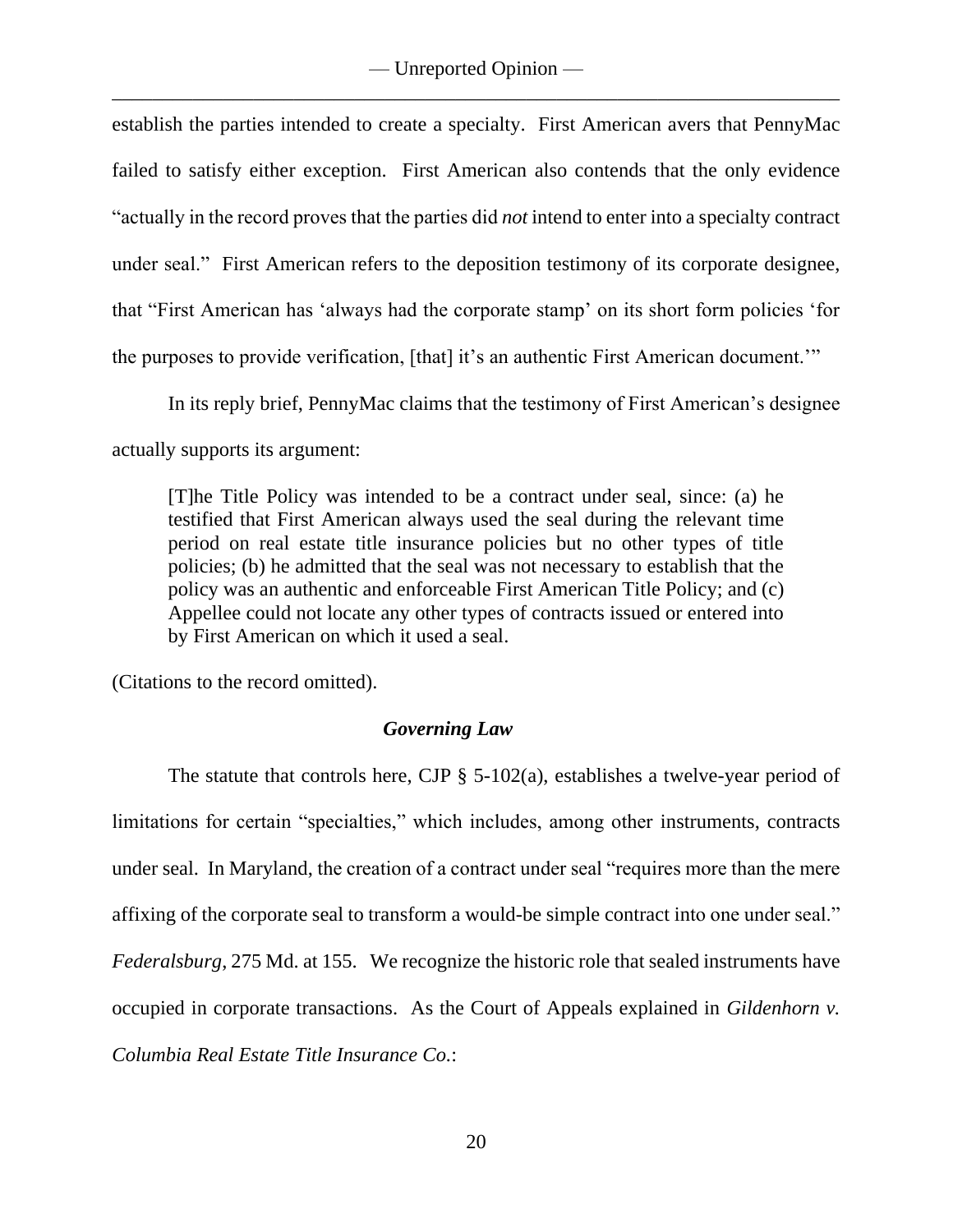In the early law it was held that a corporation could not contract except under its corporate seal. This rule persisted, but was increasingly relaxed during the  $19<sup>th</sup>$  century. Today, in the absence of a charter or statute to the contrary, a corporation may bind itself by a writing under seal to the same extent as an individual.

271 Md. 387, 398 (1974). As a result, when a corporate seal appears on a contract, Maryland courts do not conclude that the contract is a sealed instrument; rather, we may assume that the "seal was affixed to the agreement as proof of the signer's authority to bind the corporation because 'the main purpose of the corporate seal now is as a prima facie authentication that the document is the act of the corporation and that the officers who have executed it have been thereunto duly authorized."' *Rouse-Teachers Prop., Inc. v. Maryland Cas. Co.*, 358 Md. 575, 585-86 (2000).

Even when "a corporate seal is impressed on an agreement, it will remain a simple contract unless either the body of the contract itself indicates that the parties intended to establish an agreement under seal, or sufficient extrinsic evidence, in the nature of 'how and when and under what circumstances the corporate seal was affixed,' establishes that the parties desired to create a specialty." *Federalsburg*, 275 Md. at 155-56. *See also Gildenhorn*, 271 Md. at 403 (recitations such as "signed and sealed" and "witness my hand and seal" indicate the instrument is sealed for the statute of limitations).

In *Federalsburg*, a construction contractor filed suit against a local government for moneys due on a construction contract. 275 Md. at 152. The local government defended on the grounds that the suit was barred by the statute of limitations. *Id.* at 154. The trial court ruled that the suit was not barred by the statute of limitations, and the local government appealed. *Id.* Eventually the case reached the Court of Appeals, where the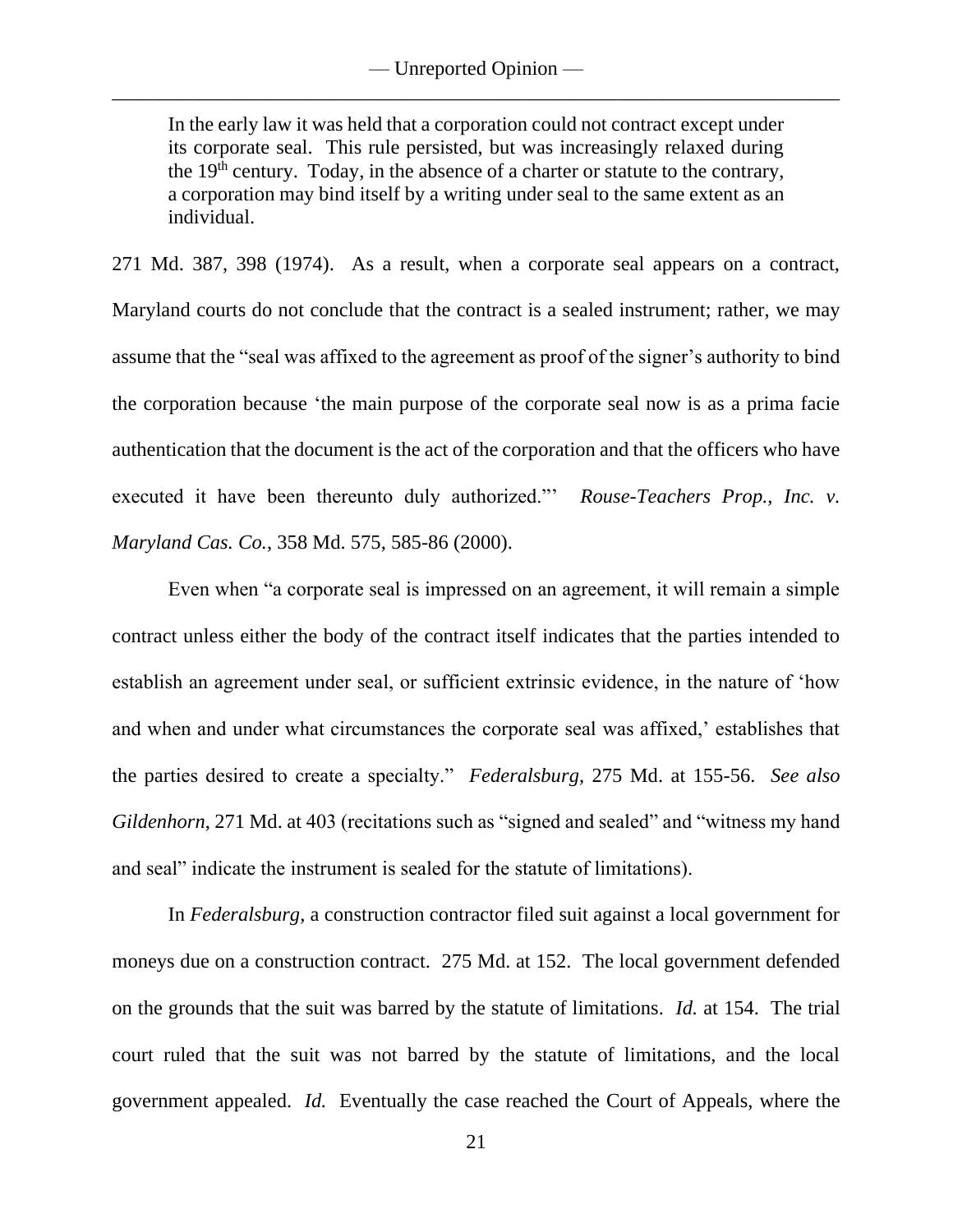"principal contention of [the local government] . . .[wa]s that the trial judge erred when he ruled that each of the unpaid claims for additional compensation was not barred by limitations." *Id.* at 154. This required the Court to consider whether the "contract was under seal so as to create a specialty and thus make the applicable period of limitations twelve years." *Id.* The Court observed that "only evidence, [the contractor] concedes, to support its assertion . . . is that the document was signed on behalf of [the contractor] by its vice-president, he also impressed the corporate seal on the instrument." *Id.* "[N]o reference to a seal is made in the body of the instrument; and no extrinsic evidence was presented to prove that the town, through adoption of the other party's seal or otherwise, intended the contract, at least as to itself, to operate as a specialty." *Id.* at 157. The Court of Appeals, thus, held that the contract was a simple contract, rather than a contract under seal. *Id.*

In *Rouse-Teachers Properties*, the Court of Appeals considered two issues: first, whether a contract's signature page containing the directional phrase "Affix Corporate Seal" creates a presumption that a contract is a specialty and; second, whether the contract was under seal. 358 Md. at 577-78. The appeal arose from the defendant's "unsuccessful efforts to convince the Circuit Court for Baltimore City and the Court of Special Appeals that [the plaintiff's] suit [wa]s barred by the relevant statute of limitation[.]" *Id.* at 577.

The parties entered into an agreement in which the "corporate seals of both parties were affixed on the Agreement on the left of the attestation lines" above an entry on the page directing "(Affix Corporate Seal)." *Id.* at 579. The Agreement concluded: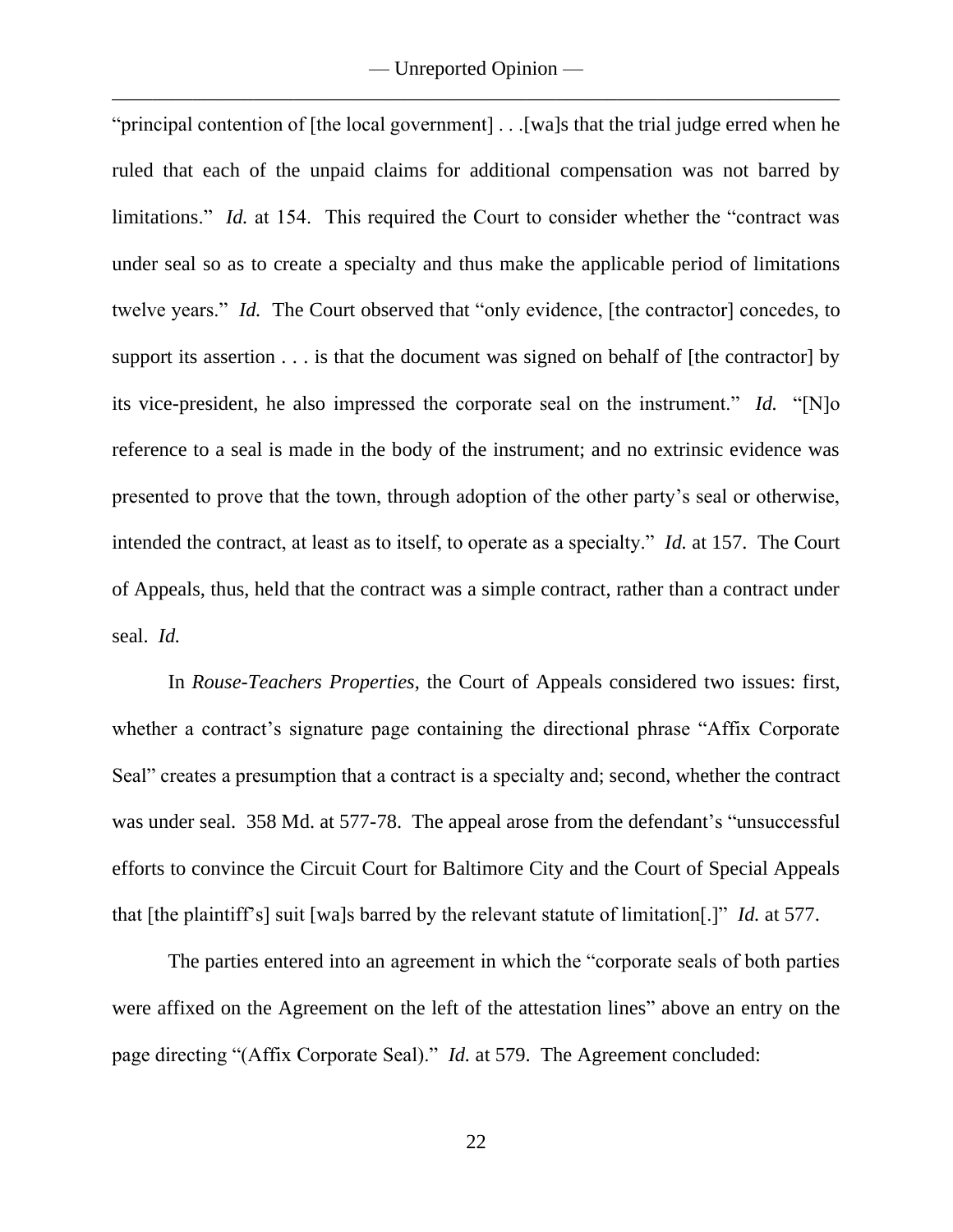IN WITNESS WHEREOF, the parties have executed this Agreement the day and year first above written.

*Id.* The circuit court held that "when a contract contains the above clause and the corporate seal, it is presumed to be a specialty contract." *Id.* at 583. The circuit court then held an evidentiary hearing and found that the defendant failed to rebut the presumption that the agreement was a contract under seal by a preponderance of the evidence. *Id.* at 583-84. On appeal before this Court, we held that, while the defendant "produced strong evidence that the parties did not intend to make a contract under seal," the defendant failed to rebut the presumption as a matter of law. *Id.* at 584.

The Court of Appeals granted certiorari and held that "the directional phrase 'Affix Corporate Seal'" adjacent to the signature execution lines on the face of an agreement, combined with the attachment of corporate seals, does not create a presumption." *Id.* 587. Rather, the "presence of the seals and the directional phrase create an equally strong inference that the seals were added to establish the authority of the parties signing the agreement." *Id.* The Court held the presumption applied by this Court and the circuit court was an error of law. *Id.* 

Turning to whether the contract was under seal, the Court analyzed the two exceptions set out in *Federalsburg*, referenced above. *Id.* First, the Court found "nothing in the body of the Agreement that establishes it was made under seal." *Id.* at 588. The Court expounded:

The absence of the word "seal" from the testimonium clause of the Agreement is a significant fact that distinguishes the present case from the cases relied upon by [the plaintiff]. The directional phrase "Affix Corporate Seal" is not a recital within the body of the Agreement, therefore the phrase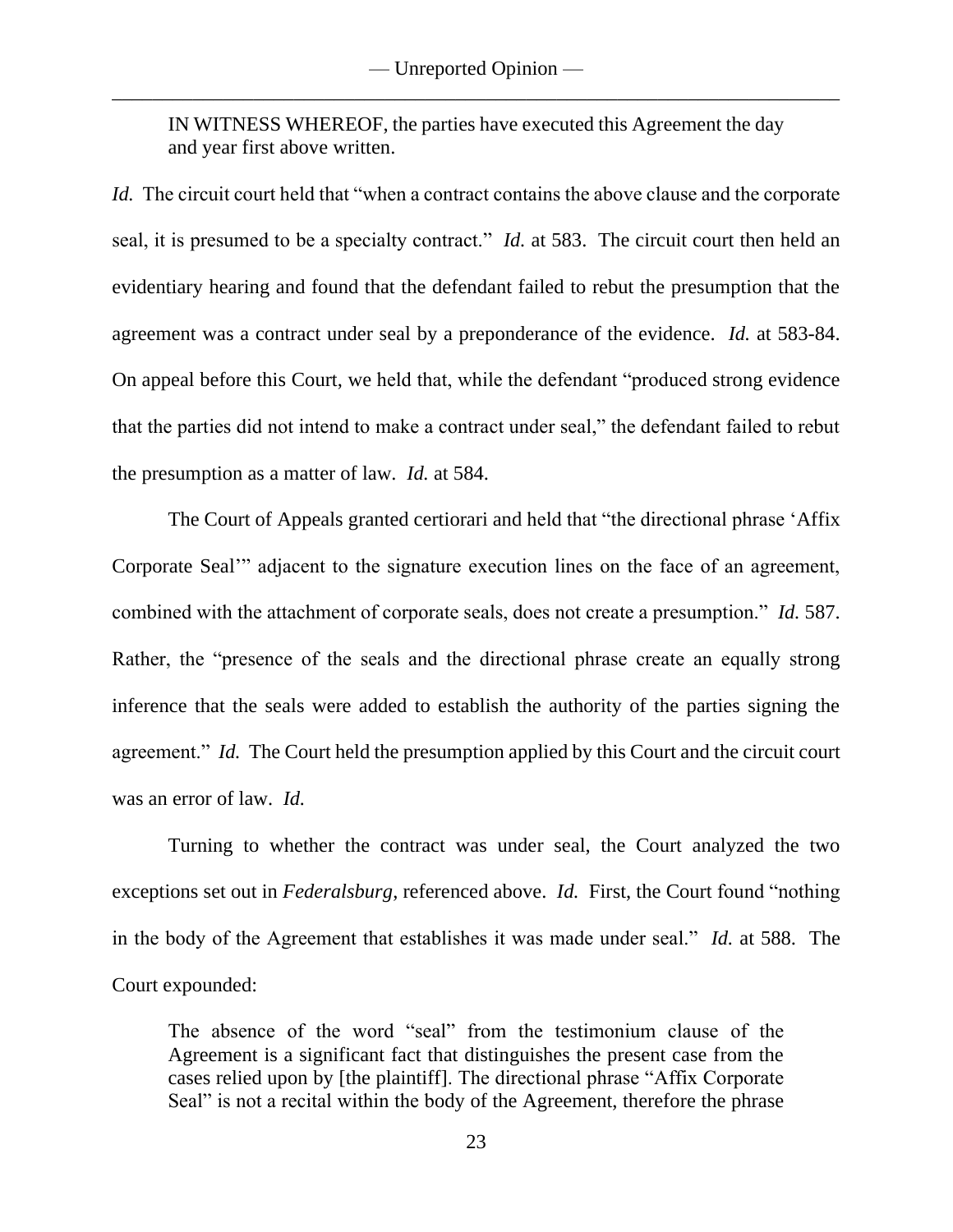is insufficient to elevate the Agreement to the status of a contract under seal under our holding in *Federalsburg*.

*Id.* at 589. Because the parties to the transaction were "sophisticated business entities acting with the benefit of counsel," "these parties surely would have selected a more direct articulation than the directional phrase 'Affix Corporate Seal'" to execute the agreement under seal. *Id.* at 590.

Second, the Court explained that "[t]he absence of evidence establishing that the parties intended to, or even spoke about, creating a document under seal leaves us unconvinced that a contract under seal was effected." *Id.* The plaintiff, Maryland Casualty Company, presented only one witness, a staff attorney with "primary responsibility for the negotiation of the Agreement." *Id.* at 591. The witness "consistently and unequivocally responded that he had no recollection of an intent to create a sealed contract." *Id.* The staff attorney witness did "acknowledge, however, his general understanding that corporate seals were customarily used to demonstrate that the execution of a contract was an authorized act of a corporation." *Id.* The Court then summarized:

The testimony fails to provide any evidence of an affirmative intention to execute the Agreement under seal. Rather, it suggests that the parties never discussed the issue. "A sealed instrument is not created by accident." Under the circumstances, the parties to this contract would not likely have created a contract under seal without any discussions to that effect and we will not allow [the plaintiff] unilaterally to create one by implication.

*Id.* The Court of Appeals held, as a matter of law, that the agreement was an ordinary contract, as opposed to a contract under seal. *Id.* at 592.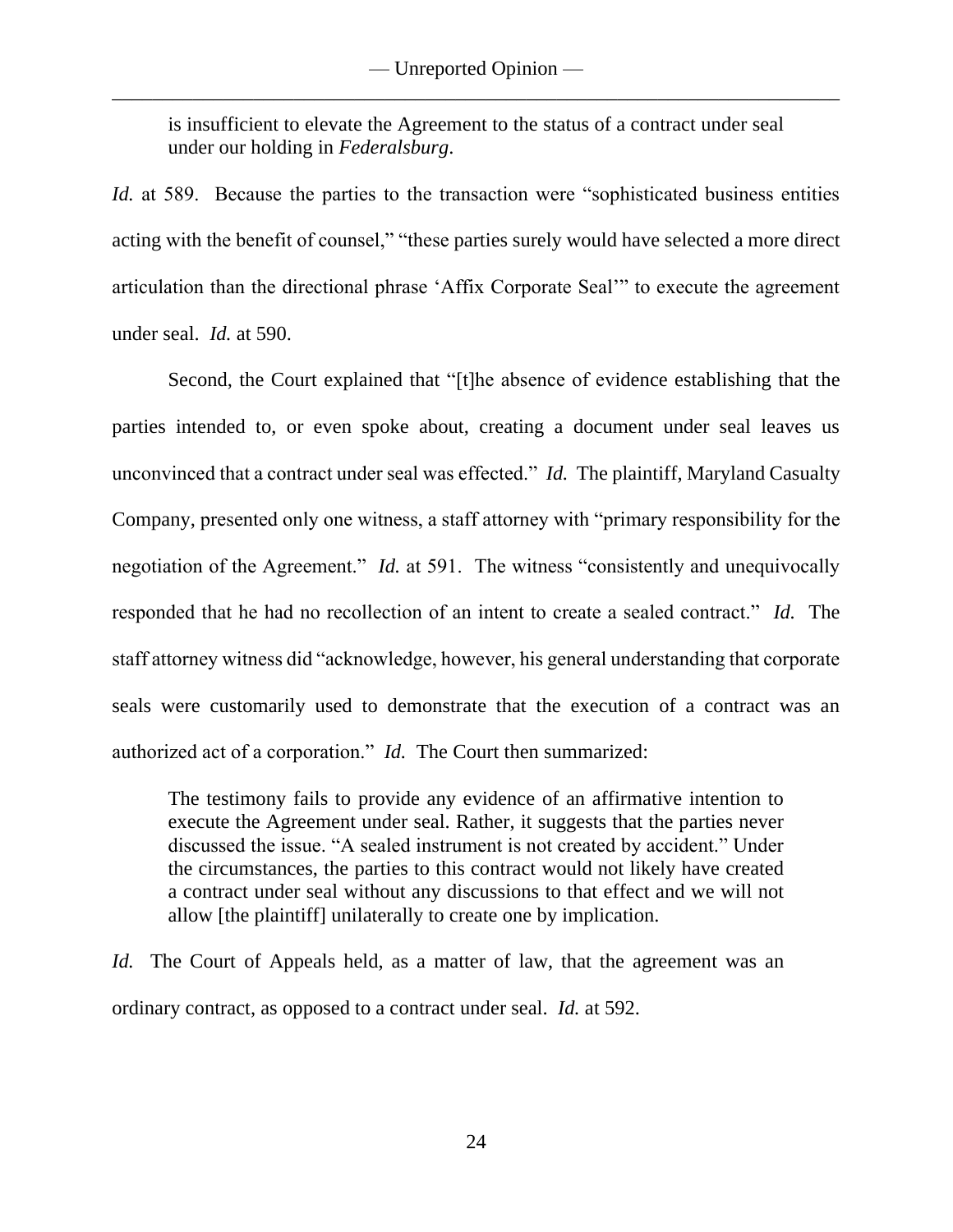#### *Analysis*

Applying the precepts established in the foregoing decisional law to the Title Policy before us, we hold that the circuit court correctly determined, as a matter of law, that it was a simple contract and not a contract under seal.

We begin with the first exception to the presumption that an agreement remains a simple contract even when impressed with a corporate seal. As enunciated in *Federalsburg*, we examine whether "the body of the contract itself indicates that the parties intended to establish an agreement under seal" and conclude that there is nothing in the body of the Title Policy that indicates such intention. *See Federalsburg*, 275 Md. at 155. The Title Policy does not mention a seal or utilize any recitations of the sort referenced in *Gildenhorn*, e.g. "signed and sealed" and "witness my hand and seal," which would indicate that the Title Policy is a contract under seal. 271 Md. at 403. Moreover, as in *Rouse-Teachers Properties*, First American is a sophisticated business entity and certainly could have drafted a testimonium clause to indicate its intent to execute the Title Policy as a contract under seal. 358 Md. at 590. It did not do so. As First American's corporate designee indicated: "when the company enters into an agreement and tends it to be under seal, it will be stated."

Even following the additional discovery permitted by the circuit court, PennyMac has not produced "sufficient extrinsic evidence, in the nature of 'how and when and under what circumstances the corporate seal was affixed,' [to] establish[] that the parties desired to create a specialty." *Federalsburg*, 275 Md. at 155-56. At her deposition, PennyMac's corporate designee could not articulate any reason, aside from the appearance of a seal on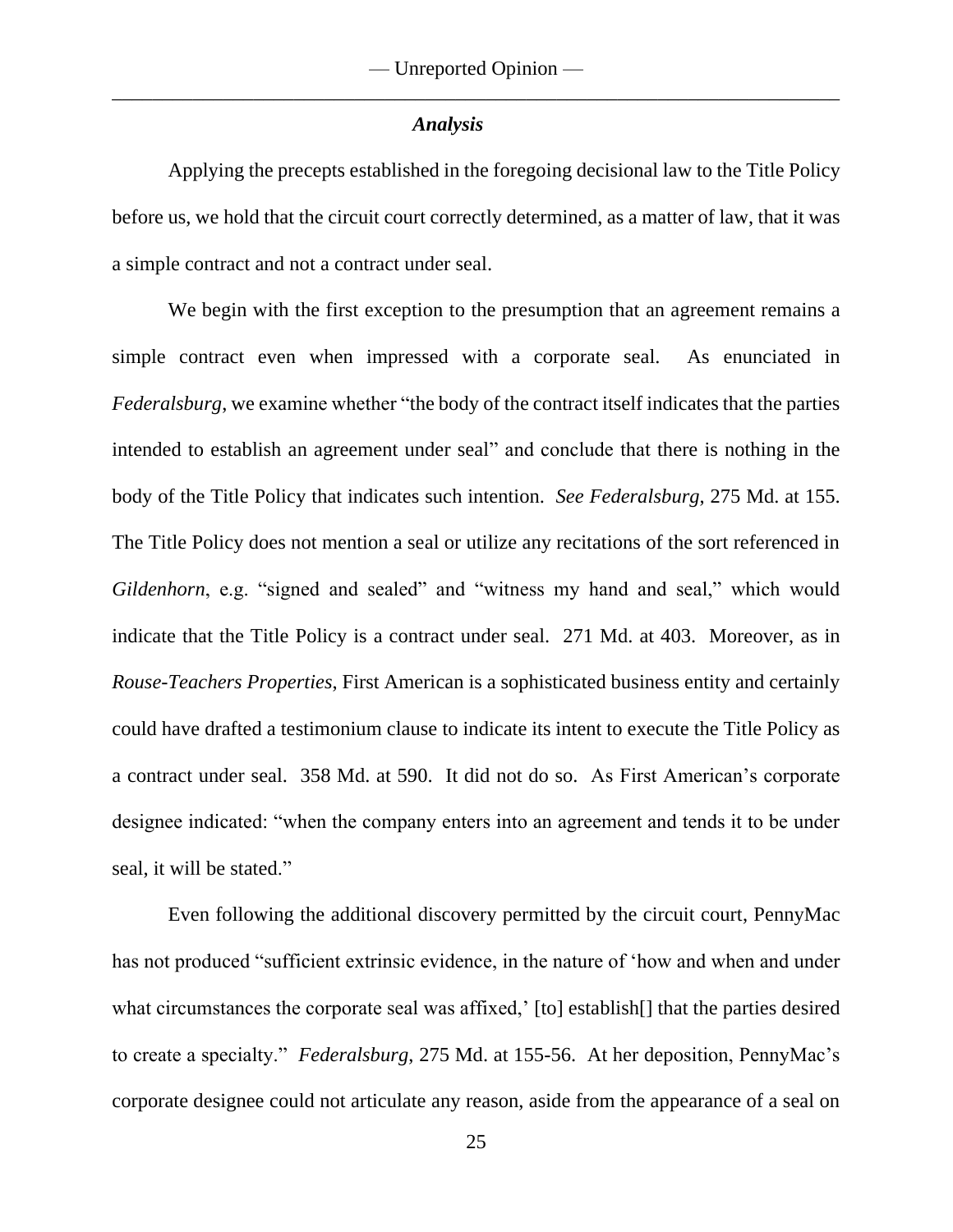the document, to support the proposition that the parties desired to execute a contract under seal. Similar to the plaintiff's witness in *Rouse-Teachers*, PennyMac's corporate designee was unaware of any communications with First American, Lawyers Title, or any other entities or persons, besides PennyMac's counsel, regarding the corporate seal on the Title Policy. *Rouse-Teachers*, 358 Md. at 591. The testimony of PennyMac's corporate designee and the other evidence submitted does not support an affirmative intention by First American that the Title Policy would be under seal. Instead, the deposition testimony of the corporate designees "suggests that the parties never discussed the issue." *Id.*

First American's corporate designee testified that the purpose of the stamp was to provide verification that the document was a valid First American policy. PennyMac asserts that there is sufficient extrinsic evidence to establish, or at least generate a dispute of material fact, that the Title Policy was a specialty because (1) the seal is on the Title Policy; (2) the seal is only utilized on real estate related title policy forms; (3) First American did not have a practice requiring corporate seals to certify corporate authorization; (4) First American chose to add its corporate seal to the Title Policy; and (5) First American utilized the seal to assure policy holders it would stand behind its policies and honor its obligations. None of these assertions, however, is inconsistent with the Court of Appeals' holding in *Rouse-Teachers* "that the seals were added to establish the authority of the parties signing the agreement," 358 Md. at 587. More significantly, none of these assertions, and nothing in the body of the Title Policy, demonstrate that the parties intended to establish an agreement under seal. Having resolved that the Title Policy is not a contract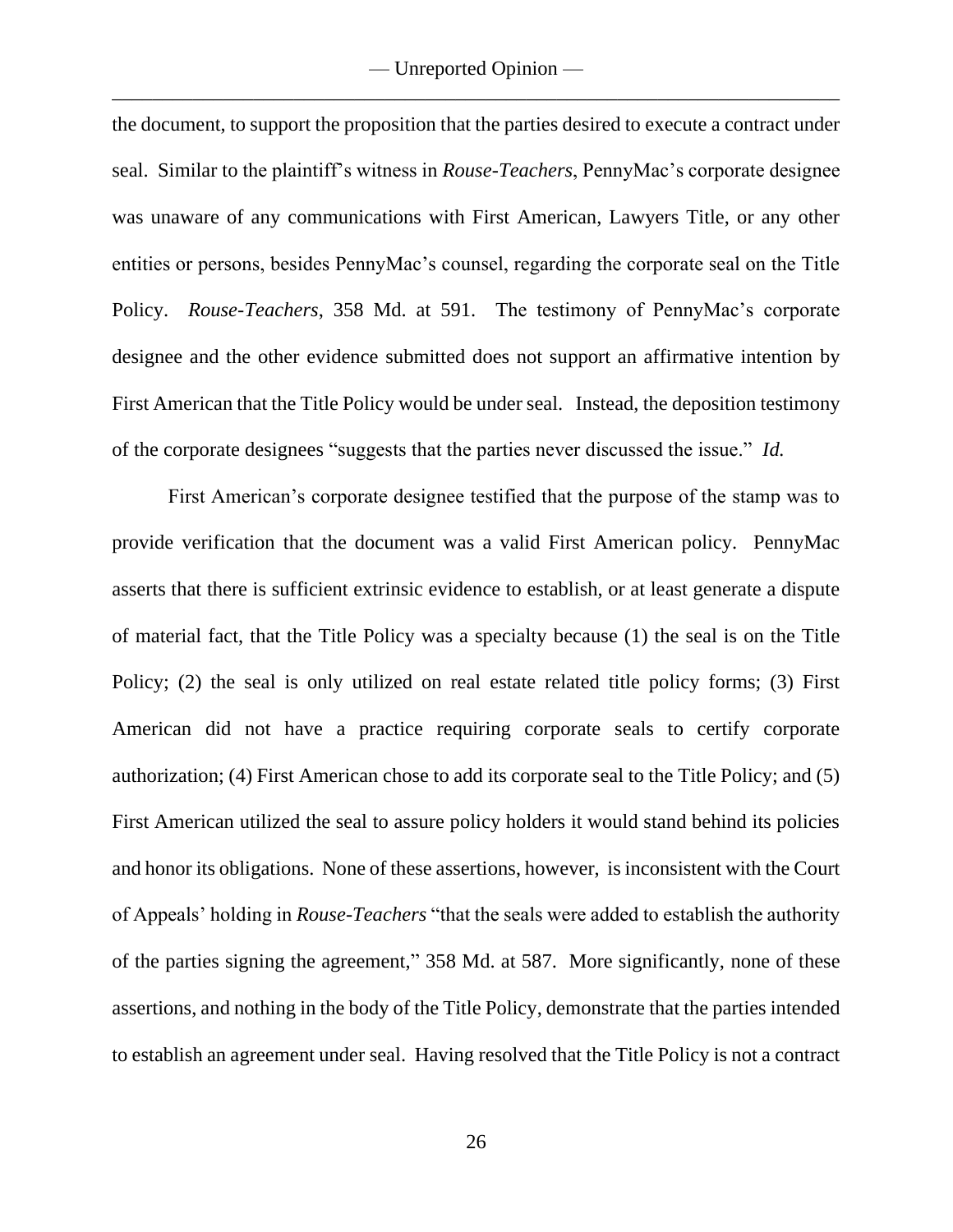under seal subject to the twelve-year limitations period of CJP  $\S$  5-102(a), we consider when PennyMac's claims accrued and limitations began to run under CJP § 5-101.

### **II.**

#### **Statute of Limitations under CJP § 5-101**

Generally, "[a] civil action at law shall be filed within three years from the date it accrues unless another provision of the Code provides a different period of time within which an action shall be commenced." CJP § 5-101. "Because the legislature did not define the term 'accrue' under CJP § 5-101, 'the question of accrual is left to judicial determination."' *Fitzgerald v. Bell*, 246 Md. App. 69, 88 (quoting *Hecht v. Resolution Tr. Corp.,* 333 Md. 324, 333 (1994)), *cert. denied sub nom. Fitzgerald & JJF Mgmt. Servs. v. Bell*, 470 Md. 212 (2020). "It is settled that a cause of action for breach of contract accrues, and the limitations period begins to run, when a plaintiff knows or should have known of the breach." *Id.* (quoting *Samuels v. Tschechtelin*, 135 Md. App. 483, 541 (2000)).

Because PennyMac asserts an action for breach of contract pursuant to both the Title Policy and the Closing Protection Letter, we address each in turn.

### *A. Title Policy*

#### *Parties Contentions*

PennyMac argues that the language of the Title Policy requires an "actual loss before a claim arises[.]"According to PennyMac, its "claims under the Title Policy did not accrue until PennyMac suffered an *actual monetary loss,* and First American refused to indemnify PennyMac for that loss."(Emphasis in original).Because "PennyMac did not incur litigation costs until less than three years prior to the filing of this litigation with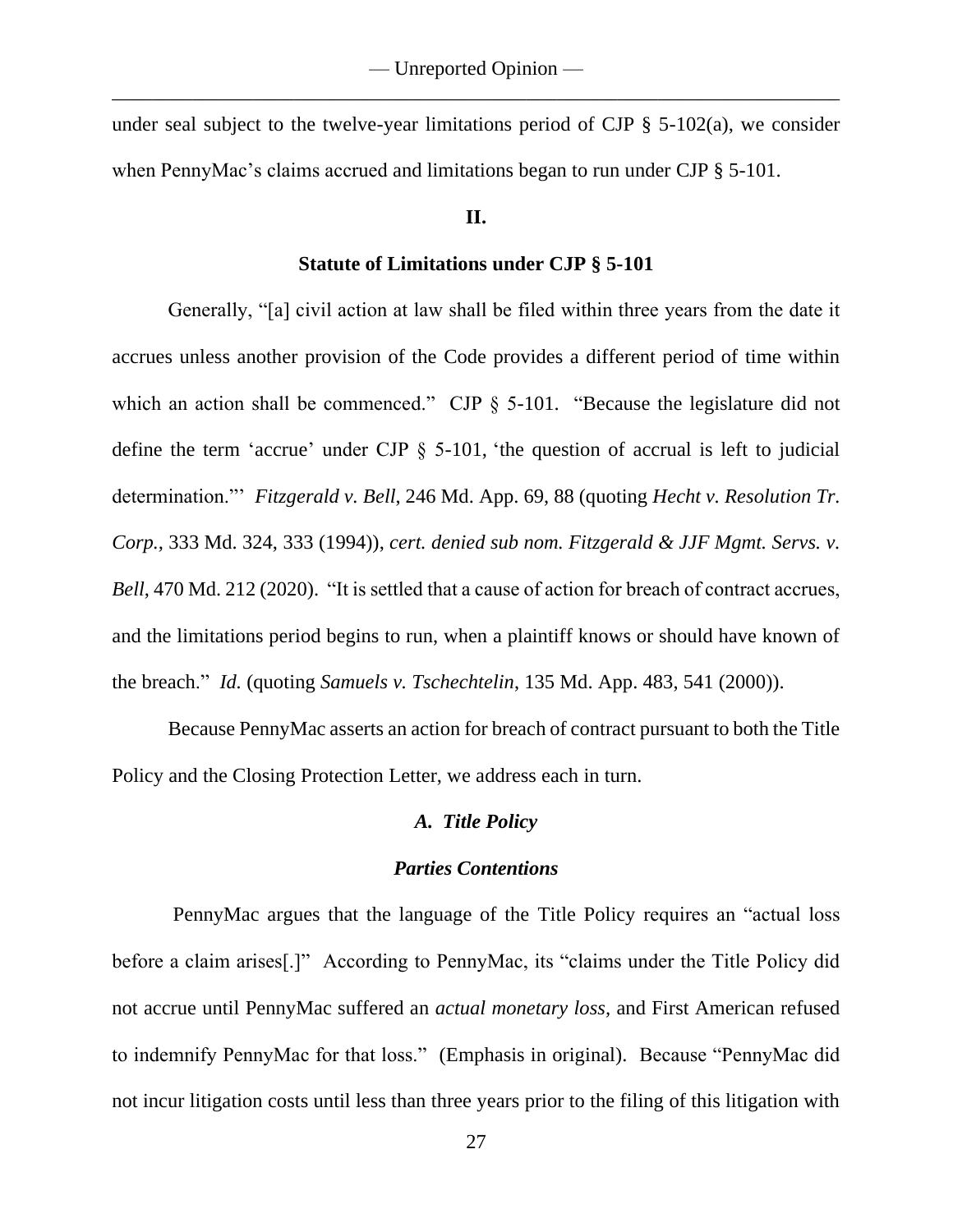the lower court below and did not sustain actual loss of any portion of its mortgage interest until after the action below was filed," its claims are not time-barred.

First American, relying on *Stewart Title v. West*, 110 Md. App. 114 (1996), counters that Maryland law "is clear" that "when an insurer denies a claim for an alleged title defect . . ., the title policy is breached." Because First American denied PennyMac's claims more than three years prior to PennyMac's filing suit, according to First American, PennyMac's claims are barred. In response to PennyMac's argument that the statute of limitations reset each time PennyMac incurred additional litigation costs or sent an additional claim submission, First American retorts that it "denied PennyMac's claims in their entirety and clearly stated that the Alleged Title Policy was not in effect and that First American had no obligations to PennyMac."

PennyMac, in its reply brief, asserts *Stewart Title* "is the opposite of what [First American] argues it stands for." PennyMac argues:

Rather than limiting the time in which an insured may bring an action, as Appellee argues, the *Stewart* Court actually extended that time period by determining that the breach does not occur when the policy is issued but only after notice and opportunity to cure. **\* \* \***

Here, this is particularly relevant because (a) actual harm did not occur until the Burgee Court issued its decision in March 2018, because *Stewart*  makes it clear that, as an indemnity contract, a title policy is not breached (and therefore the applicable statute of limitations does not apply) until actual harm has occurred; (b) tellingly, in each of its claim denial letters, First American repeatedly "reserves the right to amend, modify, and/or supplement the position set forth in this letter upon receipt of additional information,"—thus indicating that it wanted the opportunity to cure a potential breach in the future.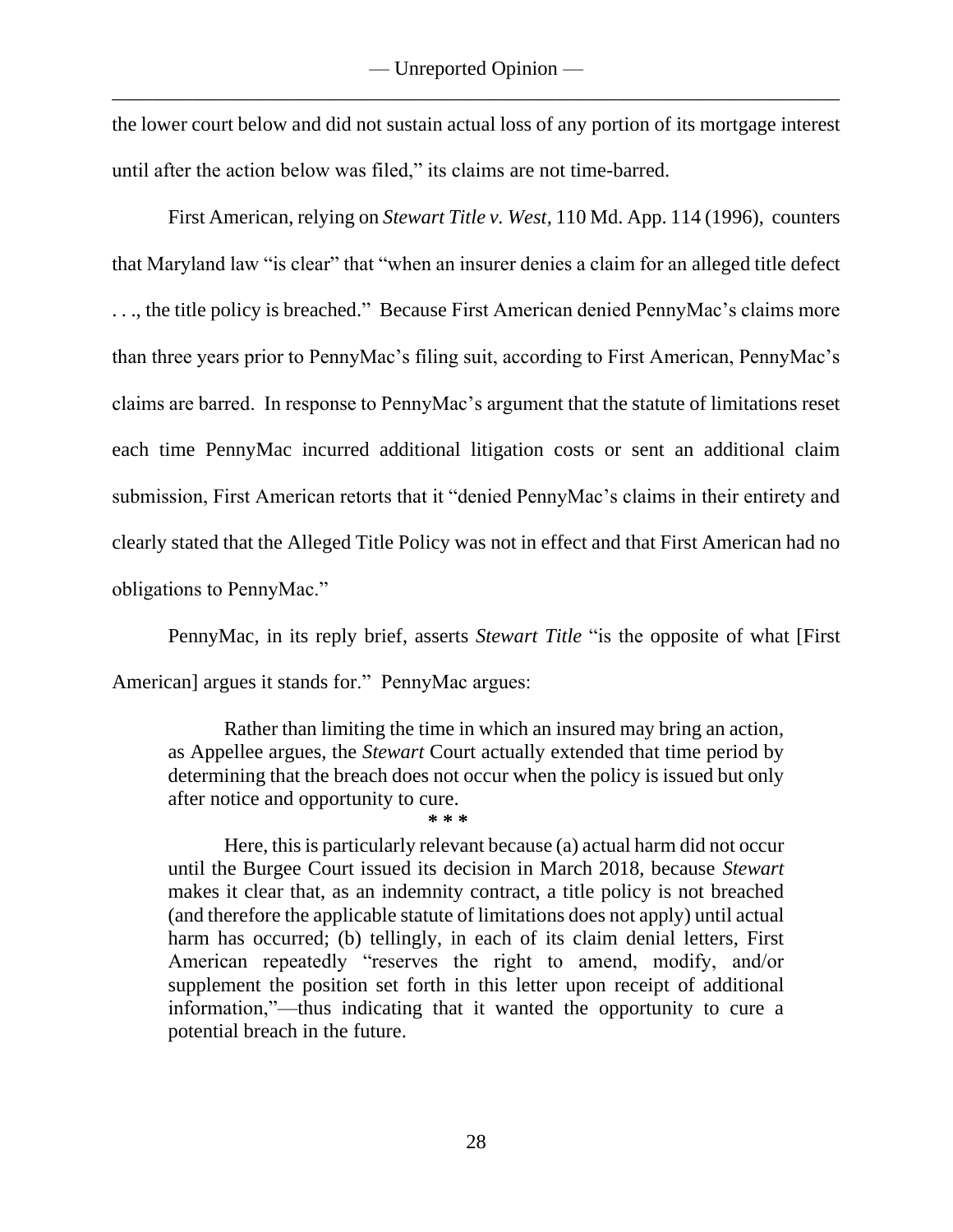#### *Governing Law*

This Court's decision in *Stewart Title v. West*, 110 Md. App. 114 (1996), controls our analysis concerning when a cause of action accrues for breach of a title insurance policy. In *Stewart Title*, we held that "a title insurance policy is breached only *after* notice of an alleged defect in title is tendered to the insurer and the insurer fails to cure the defect or obtain title within a reasonable time thereafter." *Id. at* 132 (citing *First Fed. Savings & Loan Ass'n of Fargo*, 19 F.3d 528, 531 (10th Cir. 1994) (emphasis in original)).

Although *Stewart Title* "involves a long and complex factual and procedural history," we recount the salient facts to provide context for the holdings that guide our analysis. Buyers purchased a property and relied on a plat attached to the sales agreement indicating that the property was accessible through strips of land. *Id.* at 120. Unbeknownst to the buyers at settlement, however, the deed did not convey the strips of land, and consequently, they were landlocked because the property did not have access to any public roads. *Id.* at 122-23. The buyers advised their settlement agent concerning their problems with their title. *Id.* at 121-23. The buyers wanted to refinance, but "their application was denied because of the unmarketable status of their Property." *Id.* at 123.

The buyers filed a complaint against, among others, the title company alleging that the title company breached the title policy because it "failed to provide good and marketable title and access to and from the land." *Id.* The buyers then moved for summary judgment against the title company, among others. *Id.* at 124. The circuit court granted summary judgment in favor of the buyers and concluded that the property was "unmarketable." *Id.* at 125-26. The title company appealed. *Id.* at 127.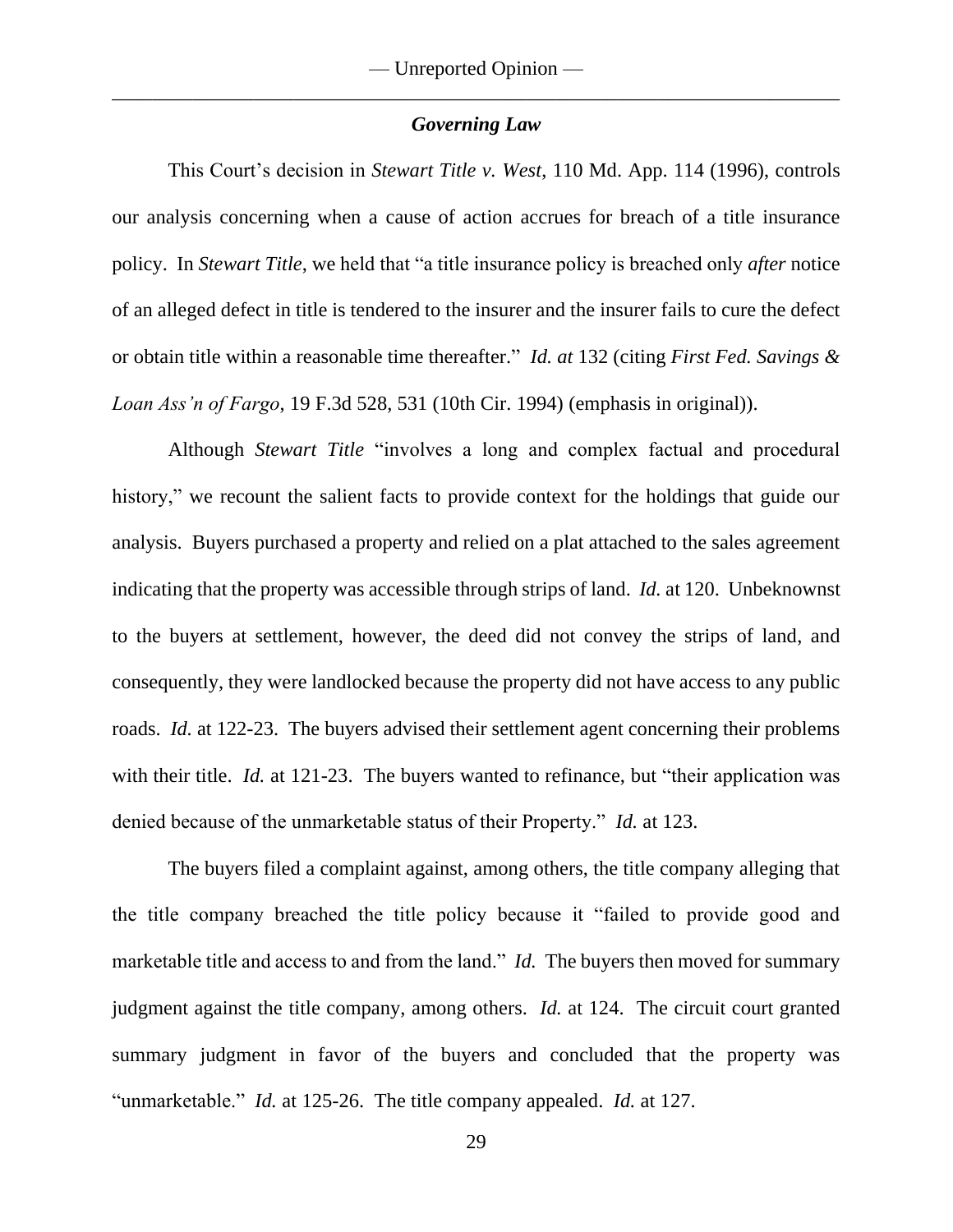On appeal, the title company argued "vigorously that summary judgment against it was premature because the [buyers'] litigation against all defendants had not been finally resolved." *Id.* at 134. The title company specifically relied on a provision in the title policy that only allowed claims under that policy after a final determination "adverse to the title."

*Id.* We determined that the provision did not apply:

In this case, in which the title defects are conceded, we conclude that the [buyers] do not have to procure a "final determination . . . adverse to the title" in order to recover from [the title company].

*Id.* at 136.

In reviewing "the fundamental principles of title insurance," *id.* at 128, we noted that the purpose of a title insurance policy is "to safeguard a transferee of real estate through defects that may cloud the title." *Id.* at 129. Title insurance ordinarily accomplishes this purpose through three components:

First, it is an indemnity agreement to reimburse the insured for loss or damage resulting from title problems. Second, it is litigation insurance, by which the insurer is required to defend the insured in the event the insured's title is attacked by a third party. Finally, and perhaps above all, it involves the hiring of experts in title matters.

*Id.* (quotations and citations omitted). A title insurance policy's status as an indemnity agreement requires the insurer to "reimburse the insured for loss or damage sustained," provided the incurred damages are not excluded from the policy. *Id.* at 129. Therefore, once an insured notifies the insurer of a problem with title, as we explained, the "insurer ordinarily has three choices:"

It may either (1) pay the insured for the loss up to the amount of the coverage limits of the policy; (2) clear the title defect within a reasonable time; or (3)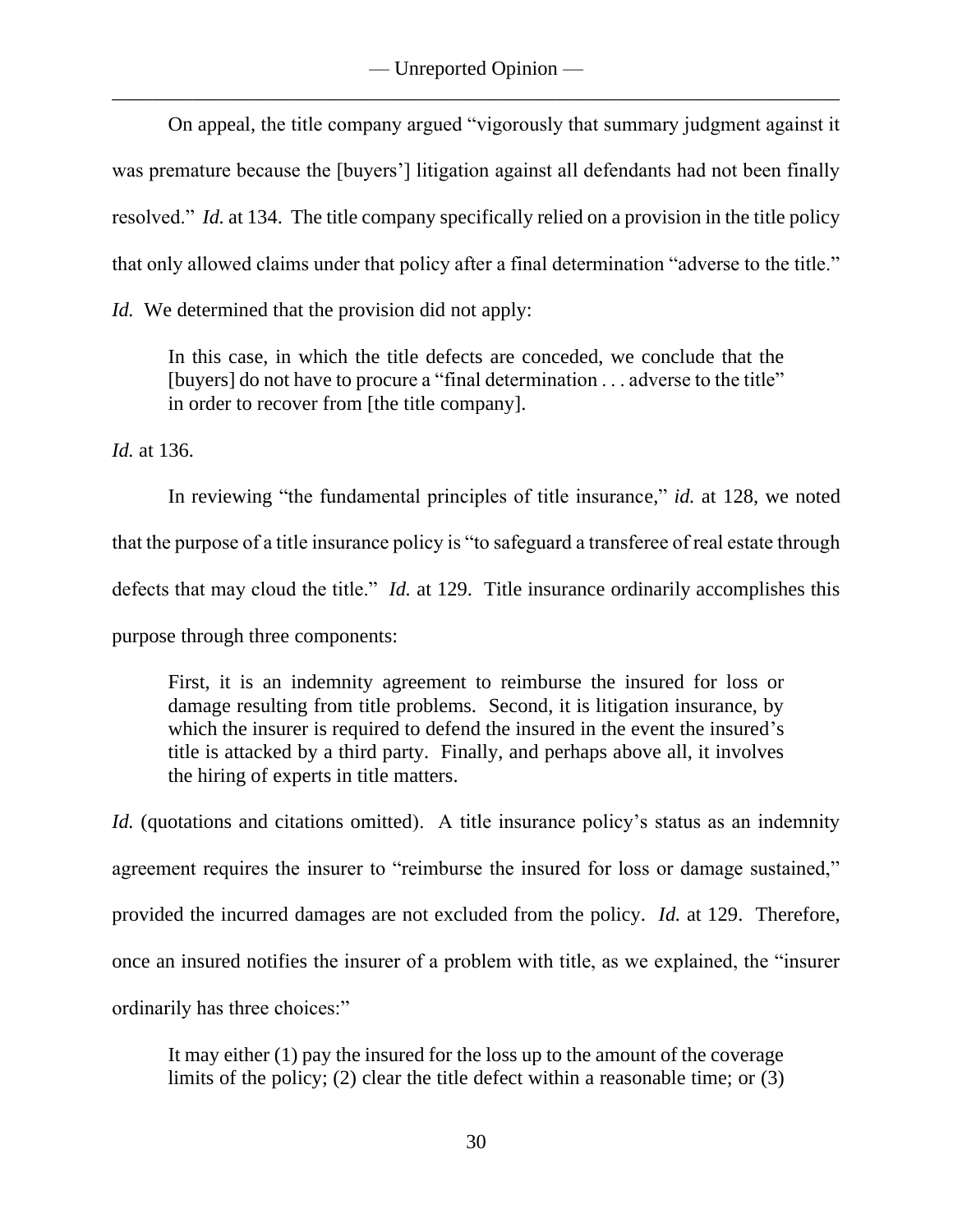show that the alleged unmarketability or other title problems do not really exist, and thus there is no way in which the insured could sustain any loss.

*Id.* (citations omitted). Accordingly, we concluded that an insurer is not in breach merely because the title is defective. *Id.* 130-31. Rather, breach occurs after notice of the defect is tendered to the insurer and the insurer fails to cure the defect within a reasonable time. *Id.* at 132.

### *Analysis*

Applying our holding in *Stewart Title* to the case before us, we conclude that the circuit court correctly granted summary judgment in favor of First American on the accrual of the claims under the Title Policy. As *Stewart Title* directs, we consider first when notice of the alleged defect was tendered to First American. *Id.* at 132. Notice of the alleged defect first was tendered to First American on December 4, 2012, when PennyMac's predecessor in interest submitted a claim under the Title Policy. Next, *Stewart Title* directs us to consider whether the insurer failed "to cure the defect or obtain title within a reasonable time thereafter." *Id.* First American denied PennyMac's predecessors claim by letter dated December 14, 2012. Accordingly, PennyMac's claims accrued on December 14, 2012. Even First American's second denial letter dated April 18, 2013, sent directly to PennyMac, explained that it had previously denied the identical claim on December 14, 2012. Because PennyMac filed this action against First American on July 20, 2017, outside of the three-year statute of limitations, its claims are barred.

PennyMac's arguments to the contrary are misplaced on several counts. First, according to PennyMac, Stewart Title recognizes that an insurer's duty to the insured may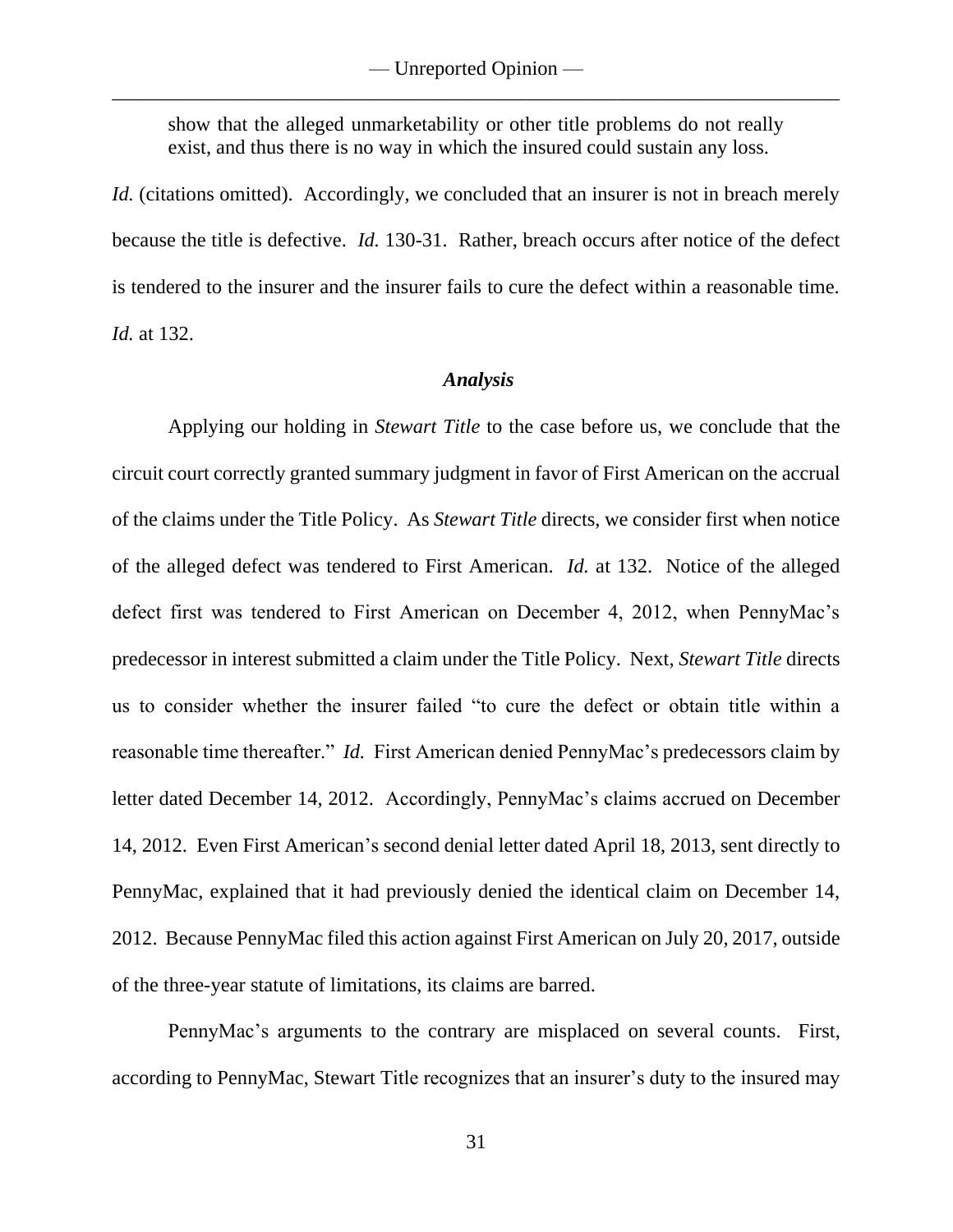not be triggered when "the insured (or the insurer on his behalf) claims that title is good and pursues an action to establish that fact." *Id.* at 136-37. While this is a correct recitation of *Stewart Title*, it is inapposite because, instead of claiming its title was good, PennyMac sought to create an equitable title, specifically because its title was not good.

Second, PennyMac's assertion that it did not sustain actual loss of any portion of its mortgage interest is belied by its own prior statements. Even in the case below, PennyMac consistently asserted that it was "damaged . . . not less than the full value of the Deed of Trust." PennyMac also asserted throughout the litigation that it "has sustained demonstrable damages and costs" as a result of Lawyers Title's failure to record the Deed of Trust.

Third, given the clear application of *Stewart Title* to the case at bar, PennyMac's reliance on cases analyzing commercial liability insurance, *e.g. Commercial Union Ins. Co. v. Porter Hayden Co.*, 116 Md. App. 605 (1997), when the operative insurance is the Title Policy, is misdirected.

Finally, PennyMac cannot reset the statute of limitations each time it resubmitted a claim or incurred additional litigation costs. *See, e.g., Muffoletto v. Towers*, 244 Md. App. 510, 527 (reviewing earlier cases and noting that "continuing harm doctrine" required "new affirmative act" rather than "continuing ill effect" of earlier breach), *cert. denied,* 469 Md. 276 (2020). PennyMac has not cited any authority to support its pronouncement to the contrary.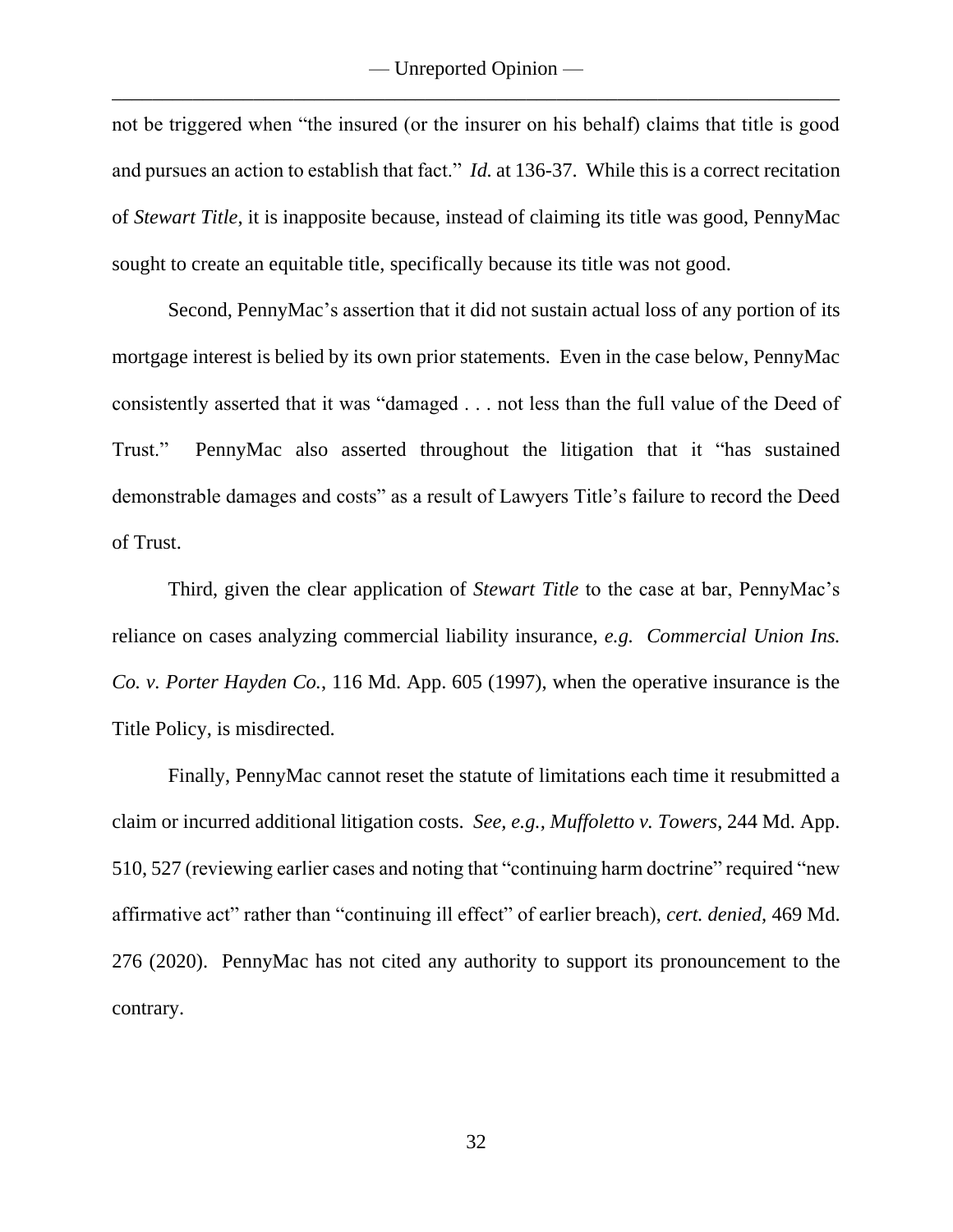### *B. The Closing Protection Letter*

### *Parties Contentions*

In addition to asserting that its claims under the Title Policy were not time-barred, PennyMac also asserts that its claims for breach of contract under the Closing Protection Letter were not barred by the statute of limitations.PennyMac asserts that "those claims arose (at the earliest) on the date PennyMac learned that—according to First American it was denying coverage on the basis that the Closing Protection Letter somehow did not cover the closing of the Burgee Loan." Because First American denied coverage under the Closing Protection Letter in August of 2014 and the lawsuit was filed on July 20, 2016, PennyMac contends that its breach of contract claims arising from the Closing Protection Letter were timely.

First American counters with three arguments. First, PennyMac did not bring a claim for breach of the Closing Protection Letter in the complaint. Second, First American contends that "PennyMac knew of any losses in connection with the Closing Protection Letter as October 2012 and certainly no later than the denial letters in December 2012 and April 2013 pursuant to which First American rejected all liability under any theory." Third, First American contends that the claim should be denied as a matter of law, because the "Closing Protection Letter does not indemnify PennyMac for loss arising from any action or inaction on the part of Lawyers Title," because Lawyers Title was not the Approved Closing Services Vendor.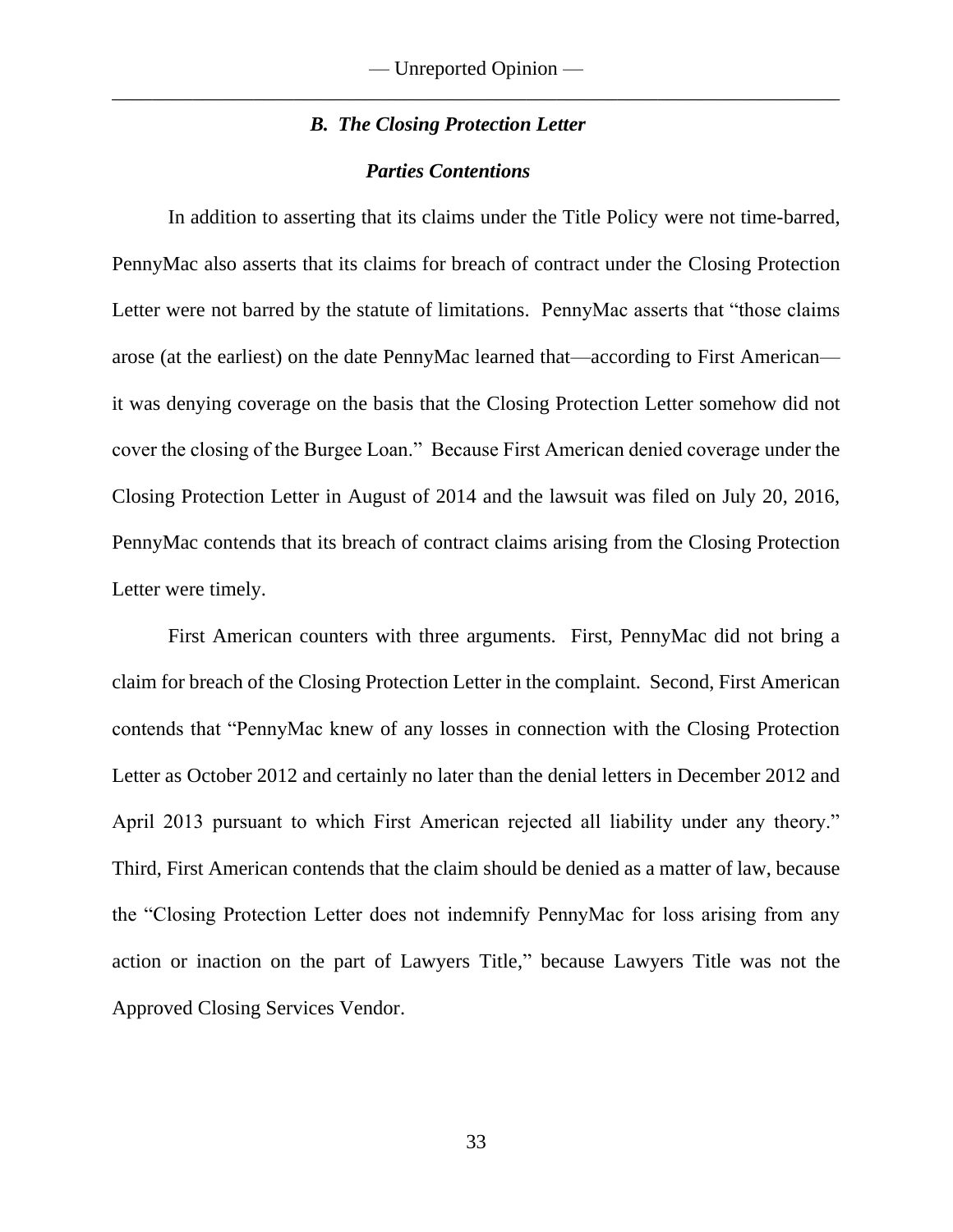## *Analysis*

Maryland appellate courts have not addressed, in a published opinion, whether a closing protection letter is a policy of title insurance or when a claim pursuant to a closing protection letter accrues. Most states that have addressed the issue have held that a closing protection letter, such as the one at issue, is an indemnification agreement that provides protection for risks other than that provided under a title insurance policy. *JPMorgan Chase Bank, NA v. First Am. Title Ins. Co.*, 750 F.3d 573, 579 (6th Cir. 2014). The United States Court of Appeals for the Sixth Circuit has observed that a closing protection letter "may support a breach of contract claim independent of any related title insurance policy . . ., especially considering the parties agree that a [closing protection letter] is an indemnity agreement and not an insurance policy:"

In a [closing protection letter], "the underwriter agrees to indemnify the lender for any problems that arise from the closing agent's failure to properly apply the funds, as set forth in the closing instructions, and the title insurance commitment." Conversely, a title insurance policy "insures only that the title to such property is unencumbered by unknown liens, easements, and the like which might affect the property's value."

*Id.* at 579 (citations omitted).

In Maryland, title insurance is defined "as insurance of owners of property or other persons that have an interest in the property against loss by encumbrance, defective title, invalidity of title, or adverse claim to title." Maryland Code (1995, 1996, 1997, 2017 Repl. Vol., 2019 Supp.), Insurance Article, § 1-101(qq). The Closing Protection Letter in the case at bar provides that First American "agrees to reimburse [New Century] for actual loss incurred by [New Century] in connection with such closing when conducted by the Issuing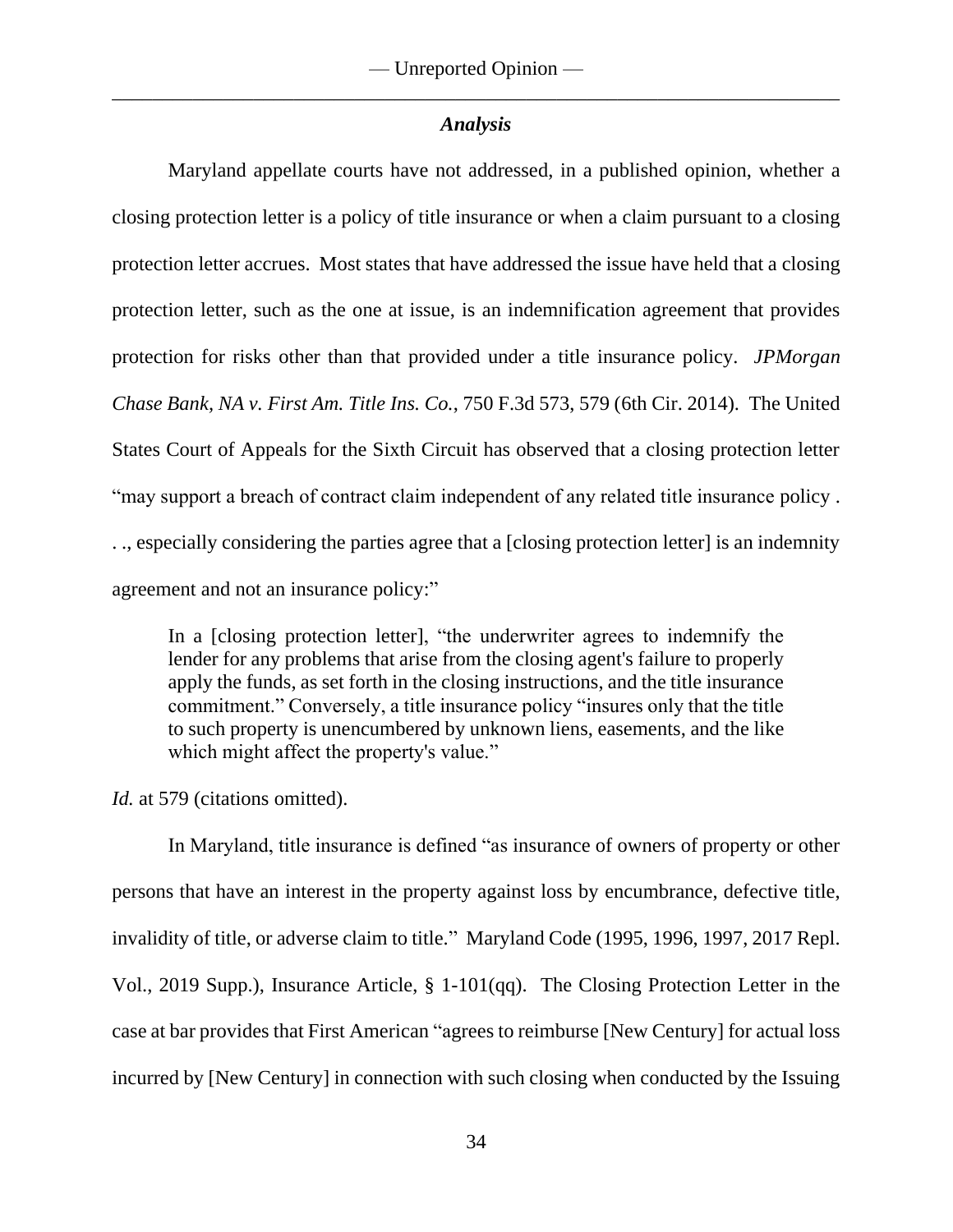Agent, Approved Attorney, or Approved Closing Services Vendor and when such loss arises out of:"

- 1. Failure of the Issuing Agent, Approved Attorney, or Approved Closing Services Vendor to comply with your written closing instructions to the extent that they relate to: (a) the status of the title to said interest in land or the validity, enforceability and priority of the lien of said mortgage on said interest in land, including the obtaining of documents and the disbursement of funds necessary to establish such status of title or lien; or
- 2. Fraud or dishonesty of the Issuing Agent, Approved Attorney, or Approved Closing Vendor in handling your funds or documents in connection with such closing.

The Closing Protection Letter does not fall under the definition of title insurance under Maryland law because it indemnifies New Century for losses—such as those caused by a closing agent's fraud or dishonesty in handling New Century's funds—which may be unrelated to the title itself. *See also* Joyce Palomar, 2 Title Ins. Law § 20:19 (2019 ed.) ("Several courts and state insurance departments concluded that title insurers' original closing protection letters were not themselves insurance policies."). Accordingly, we must interpret the terms of the contract—the Closing Protection Letter—to determine when a claim accrues.

"An express indemnity agreement, being a written contract, must be construed in accordance with the traditional rules of contract interpretation." *Ulico Cas. Co. v. Atl. Contracting & Material Co.*, 150 Md. App. 676, 692 (2003), *aff'd*, 380 Md. 285 (2004). The Court of Appeals has summarized these rules of contract interpretation on multiple occasions:

In determining the meaning of contractual language, Maryland courts apply the principle of the objective interpretation of contracts. Applying objective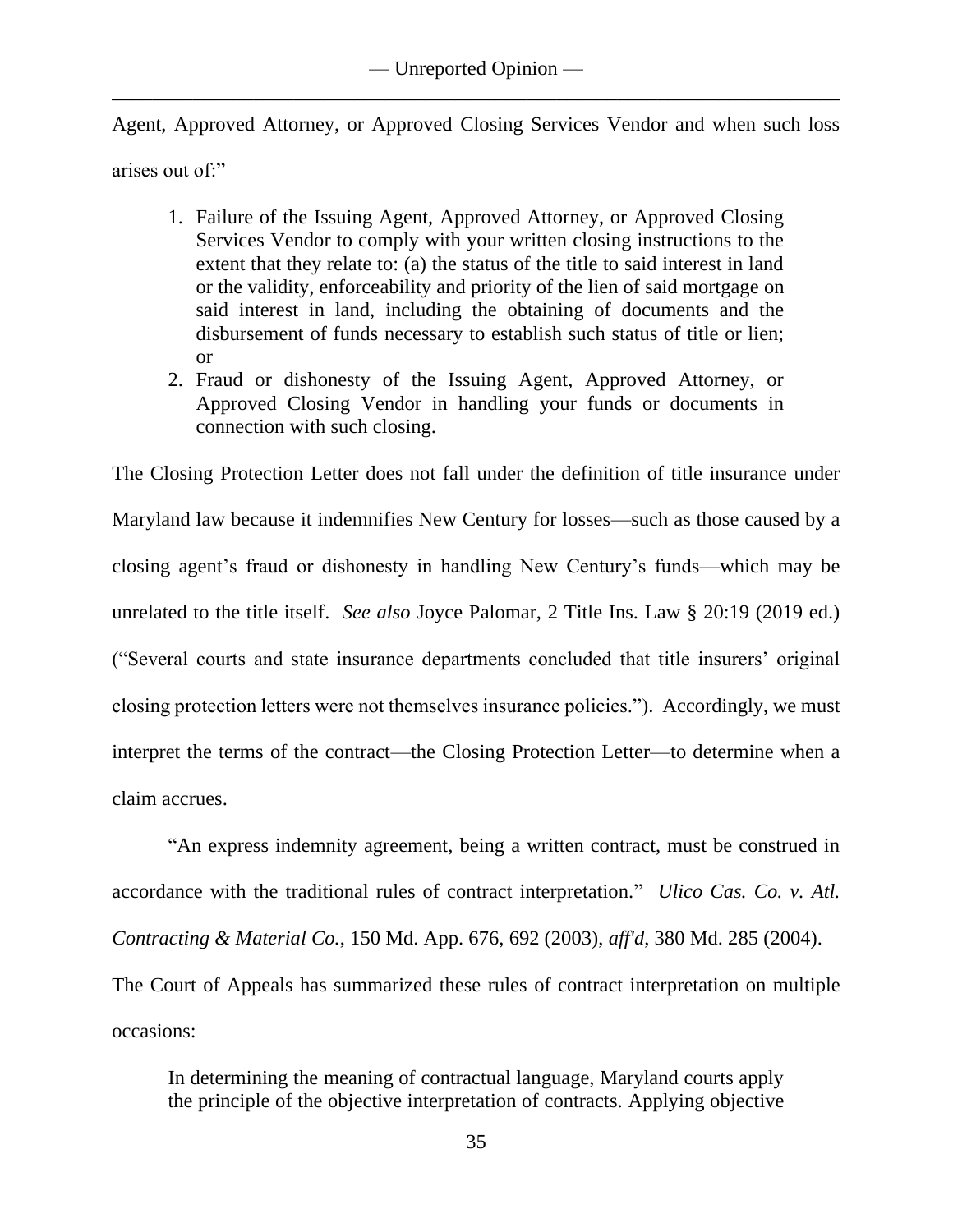interpretation principles, the clear and unambiguous language of an agreement will not give way to what the parties thought the agreement meant or was intended to mean. Our primary consideration, when interpreting a contract's terms, is the "customary, ordinary, and accepted meaning" of the language used. The terms of the contract must be interpreted in context, and given their ordinary and usual meaning.

*Atl. Contracting & Material Co. v. Ulico Cas. Co.*, 380 Md. 285, 301 (2004) (citations

omitted).

"The commencement and scope of the obligation depend on the terms of the

contract." *Pulte Home Corp. v. Parex, Inc.*, 403 Md. 367, 381 (2008). As the Court of

Appeals pointed out:

indemnity agreements may provide (1) indemnity against loss or damage, under which the indemnitee may not recover until it **has made payment or otherwise suffered an actual loss or damage within the scope of the indemnity**; (2) indemnity against liability, under which an action may be brought as soon as the liability is legally imposed, as when judgment is entered, even though no actual loss has yet been sustained (the judgment has not been paid); or (3) a promise by the indemnitor "to perform a certain act or make specified payments for the benefit of the indemnitee," under which an immediate right of action accrues upon the failure of the indemnitor to perform, regardless of whether any actual damage has been sustained. The nature of the indemnity will determine not only when a right of action accrues but also the measure of damages that may be recovered.

*Id.* at 381-82 (2008) (citations omitted) (emphasis added).

Consistent with our sister states that have found that a closing protection letter, such as the one at issue, is an indemnification agreement that provides protection for risks other than that provided under a title insurance policy, we hold that the circuit court erred in failing to address PennyMac's breach of contract claims under the Closing Protection Letter separately. We remand with instruction for the circuit court to determine whether